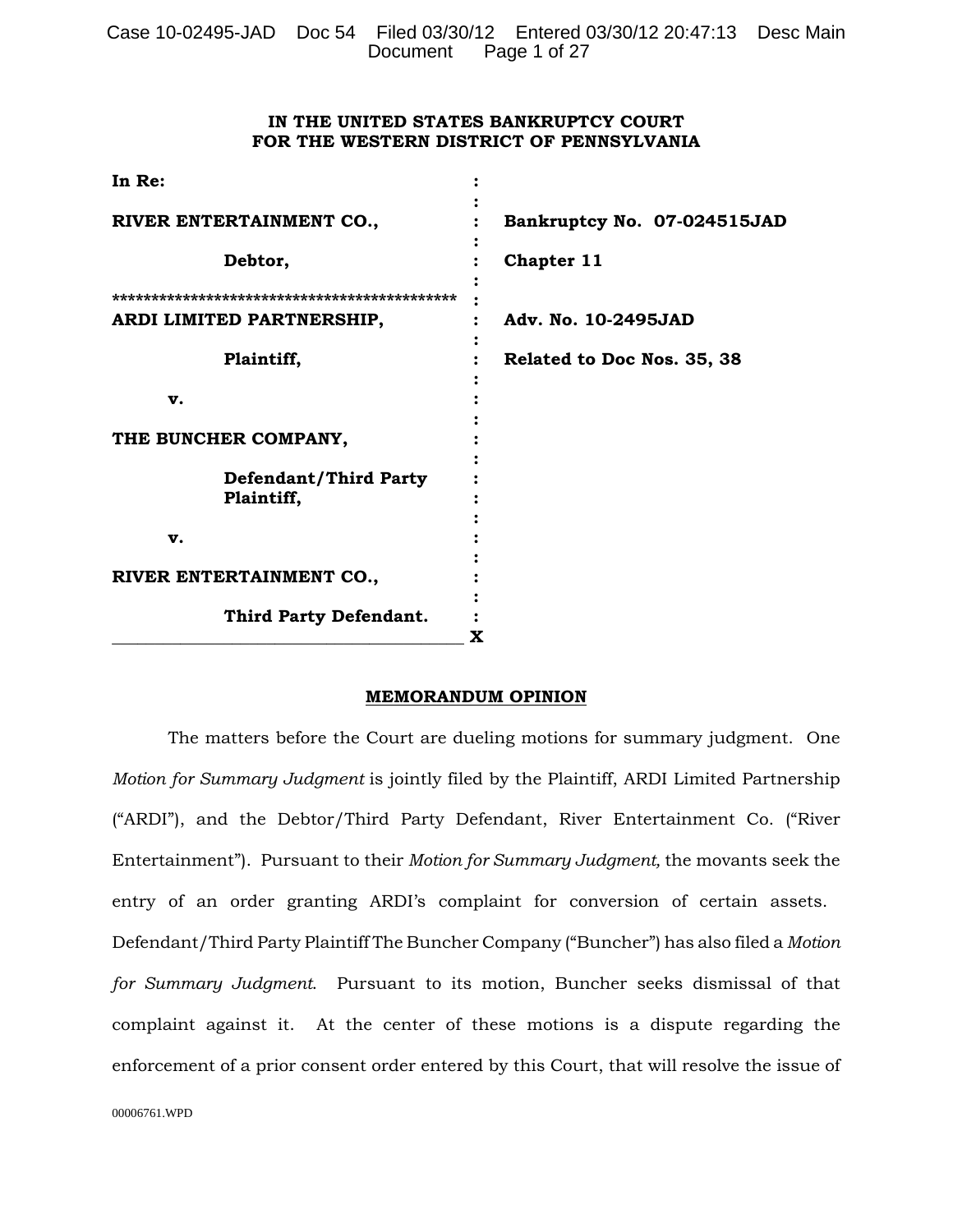### Case 10-02495-JAD Doc 54 Filed 03/30/12 Entered 03/30/12 20:47:13 Desc Main Page 2 of 27

the ownership and alleged conversion of a certain barge facility moored along the Allegheny River in Pittsburgh, Pennsylvania. For the reasons expressed below, the *Motion for Summary Judgment* filed by Buncher shall be granted and the *Motion for Summary Judgment* jointly filed by ARDI and River Entertainment shall be denied.

# **I.**

The Debtor in this case, River Entertainment, operated an entertainment complex commonly known as "The Boardwalk" which included a nightclub and restaurant on a barge facility for approximately seventeen years. The Boardwalk was operated in two buildings which, along with other "Improvements", sat atop four separate barges that were structurally bound together (the "Barge Facility"). The Barge Facility was moored in the Allegheny River in Pittsburgh, Pennsylvania and was connected to the land by several bridges and utility lines. Buncher owned the adjacent land that allowed access to the Barge Facility. Buncher also held various permits issued by the Department of Environmental Protection that allowed for the mooring of the Barge Facility in the Allegheny River.

Buncher and River Entertainment entered into a Facility Lease Agreement that provided for the lease of the Barge Facility and for the benefits conferred by the various permits that allowed the Barge Facility to be moored in the Allegheny River.<sup>1</sup> (See Doc. #35, *Buncher's Motion for Summary Judgment*, Ex. "1".) ARDI, along with several other

 $1$  River Entertainment has asserted that it held the permits that allowed for the Barge Facility mooring. This is disputed by Buncher and the evidence of record is that such permits were not in the name of River Entertainment in its own right. Rather, the "Water Permits" were held by Buncher and were leased to River Entertainment as part of the Facility Lease Agreement. (See Doc. #35, *Motion for Summary Judgment*, Affidavit of Dino DePaulo, ¶¶3, 4.)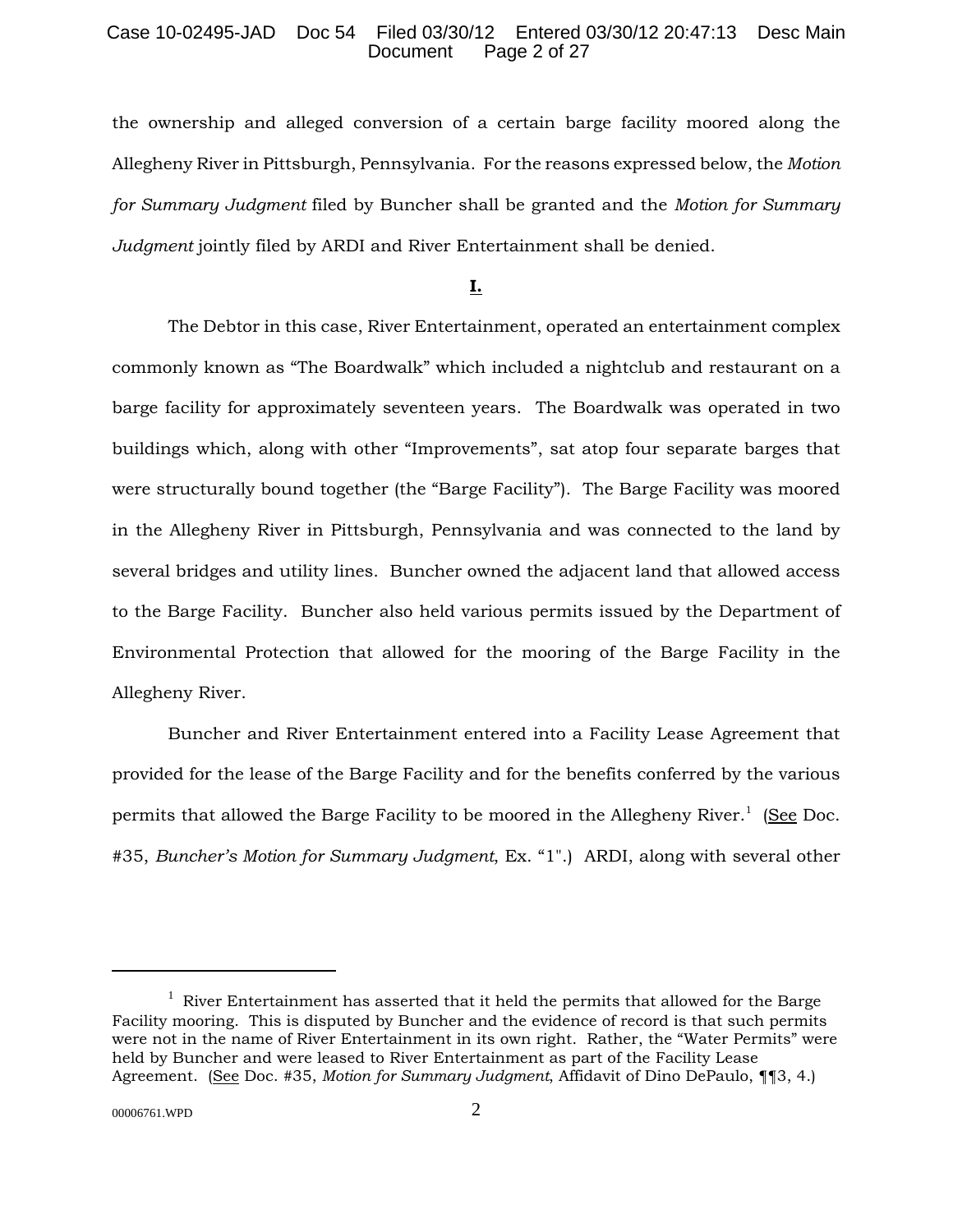## Case 10-02495-JAD Doc 54 Filed 03/30/12 Entered 03/30/12 20:47:13 Desc Main Page 3 of 27

entities, signed a Joinder to the Facility Lease Agreement.<sup>2</sup> (Id.) According to counsel for ARDI and River Entertainment, there was common ownership of the two entities. (See Case No. 07-24515JAD, Doc. # 75, p. 28). For purposes of convenience, the Debtor/Third Party Defendant River Entertainment and Plaintiff ARDI shall be referred to collectively as "ARDI" for the remainder of this Opinion.

Pursuant to the Facility Lease Agreement, ownership of the Barge Facility vested in ARDI during the term of the lease. (See Doc. #35, *Buncher's Motion for Summary Judgment*, Exhibit "1", ¶16.2). If an event of default occurred and was continuing at the end of the lease term, ownership of the Barge Facility then would vest in Buncher without further action. (Id.) If there was no default at the conclusion of the lease term, title to the Barge Facility would remain in the name of ARDI. (Id. at ¶16.3.) At that point, ARDI was then, at its sole expense, required to remove the Barge Facility within sixty (60) days following the lease expiration. (Id.) If the Barge Facility remained after that sixty day period, it was deemed to be abandoned and would become the property of Buncher. (Id.)

On July 16, 2007, the Debtor filed a voluntary Chapter 11 case. On April 3, 2008, a hearing was held on its Disclosure Statement and Plan. $^3\,$  Title to the Barge Facility and its fate were at issue in the case. At the April 3, 2008 hearing, ARDI and Buncher entered

 $2$  Beyond executing a Joinder to the Facility Lease Agreement, the role of ARDI to this summary judgment proceeding is unclear. The Complaint filed in state court by ARDI asserts that it "owned" the Barge Facility. There is nothing of record in this proceeding beyond the bald assertion that would support that contention. The Disclosure Statement filed in this bankruptcy case states that River Entertainment subleased the property to ARDI who in turn subleased it to yet another entity. (See Doc.  $#44$ , unnumbered p. 2.) However, no documentation is of record. The Plan of Reorganization states that ARDI owns the Barge Facility (see Doc. #43); however, Buncher disputes this assertion. (See Adv. No. 10-2495, Doc. #5, ¶¶23-24).

 $3$  At the time of the April 3, 2008 hearing, this case was presided over by the Honorable Bernard Markovitz.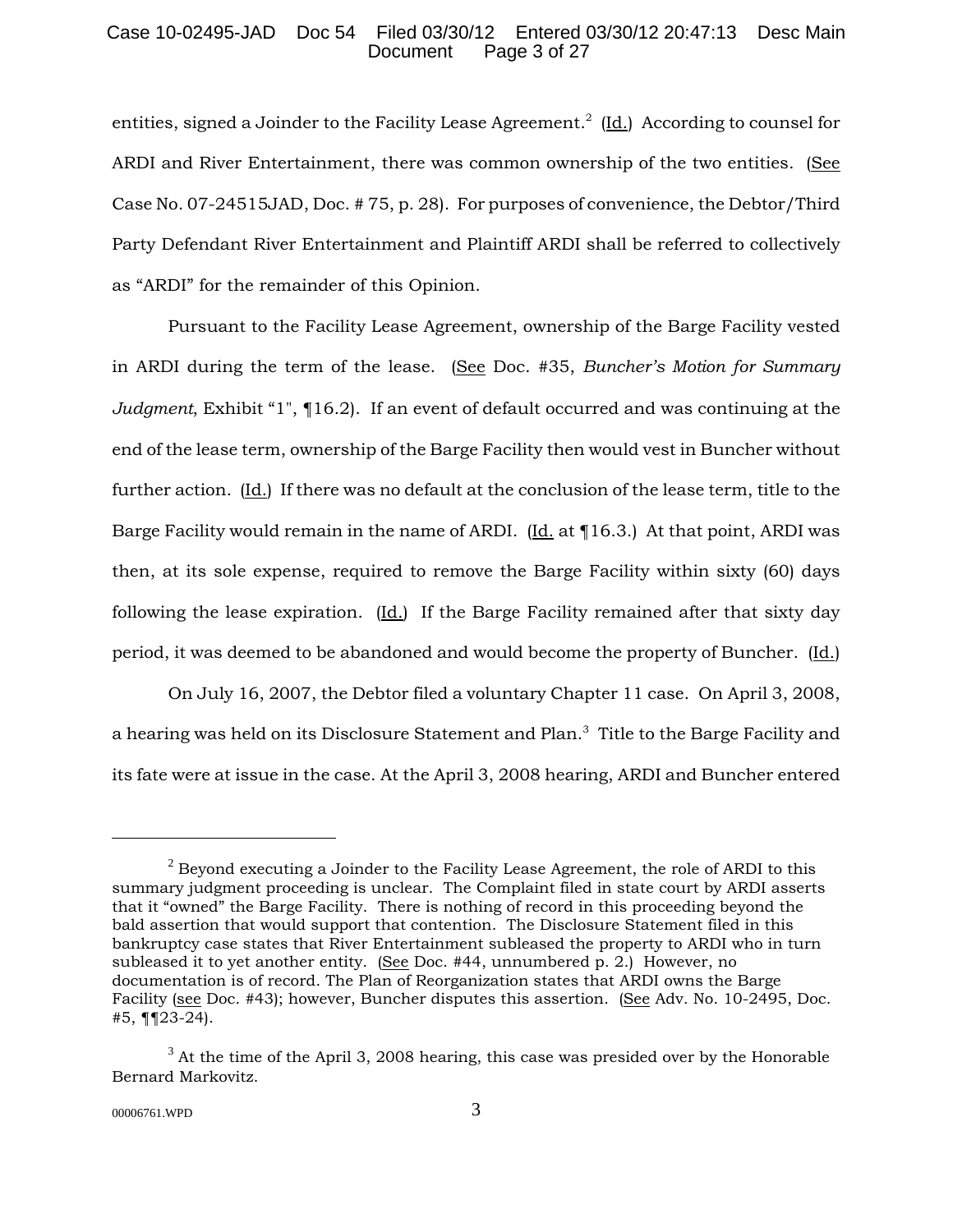into a Consent Order regarding the Barge Facility.<sup>4</sup> The Consent Order bore similarities

to the Facility Lease Agreement in terms of a timetable and manner of disposition of the

Barge Facility. The Consent Order provided in relevant part at paragraph 3:

If an agreement with a buyer or user, as referenced in Paragraph 2, is not executed within sixty (60) days of the date of this Order, then Debtor and ARDI shall either: A) on or before the date that is sixty (60) days after the date of this Order, give notice to the Buncher Company that they will, at their sole cost and expense, fully and completely remove the Barge facility from its current location including payment of all insurance, security and other costs, which removal shall be accomplished within the date that is ninety (90) days from the date of this Order.\* or B) if the notice is not timely given, the Debtor and ARDI shall be deemed to have abandoned the Barge facility to the Buncher Co. and relinquished all rights and interest therein on the date that is sixty (60) from the date of this order. In either event, the bankruptcy case shall be dismissed pursuant to this Order, except that the Court shall retain jurisdiction for any enforcement of or dispute under this Order.

\*and upon such removal, the Buncher Co. will relinquish any claim or interest in the Barge facility.

(See Doc. #38, *Plaintiff's Motion for Summary Judgment,* Ex. A.). The Consent Order also

provided that this Court would retain jurisdiction to enforce the Consent Order or resolve

any dispute under the Consent Order. (Id.)

Pursuant to the Consent Order, ARDI was required to notify Buncher within sixty

days, or on or before June 3, 2008, whether or not it had found a buyer for the Barge

Facility. If there was no proposed buyer, ARDI was required to completely remove the

Barge Facility on or before July 3, 2008. Alternatively, ARDI could do nothing and

 $4$  ARDI continued its occupation of the premises after the filing. On November 1, 2007, Buncher sought relief from stay and sought to compel the Debtor to vacate and return possession of the leased premises. Relief from stay was granted to Buncher to pursue an ejectment action and ARDI was ordered to vacate the premises within ten days. Reconsideration of that order was sought by ARDI. An evidentiary hearing was set for September 3, 2008 on the question of title to the Barge Facility and personal property on the leased premises in connection with the relief from stay motion. The entry of the Consent Order eliminated the need for the September 3 hearing.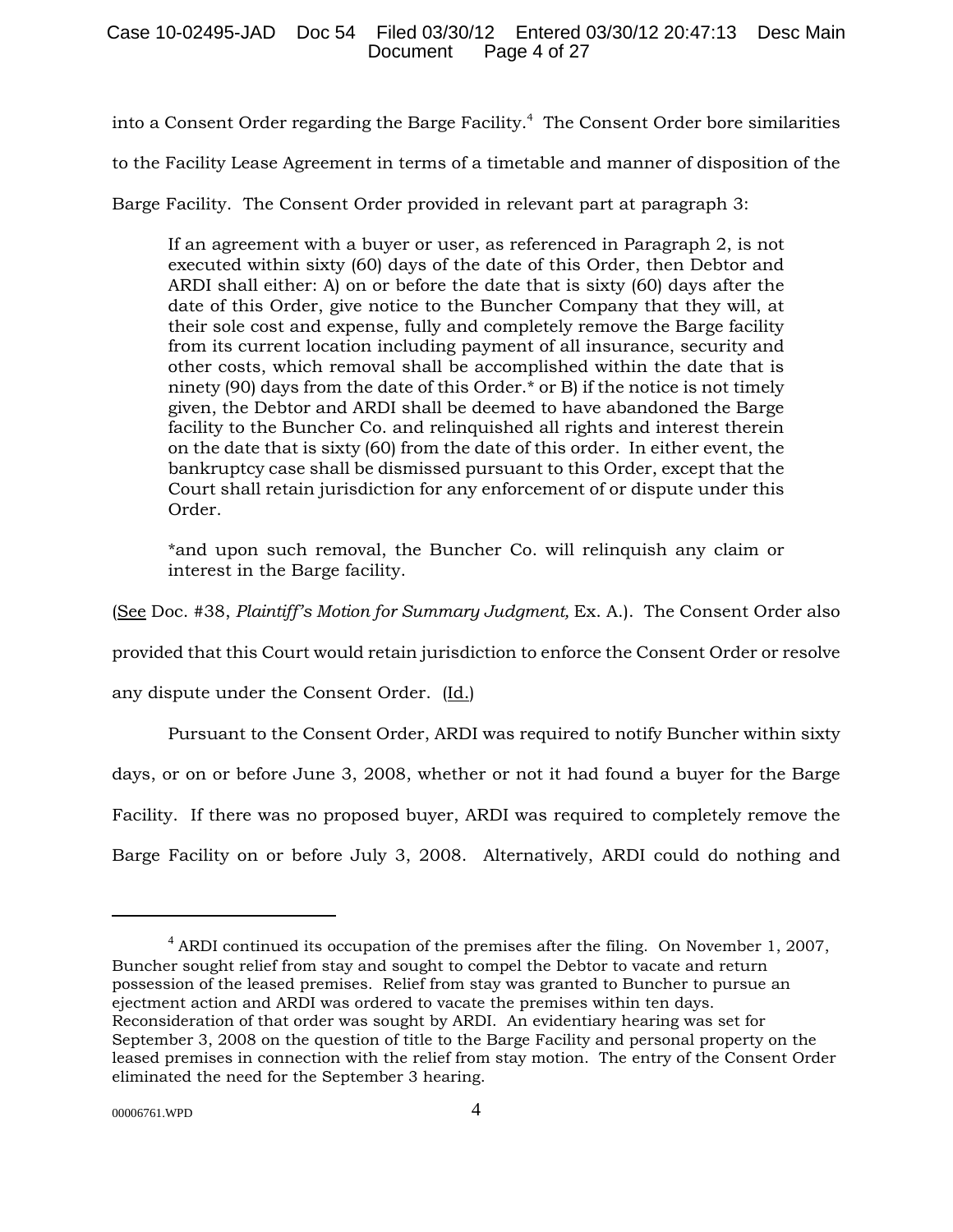#### Case 10-02495-JAD Doc 54 Filed 03/30/12 Entered 03/30/12 20:47:13 Desc Main Page 5 of 27

relinquish any claim or interest in the Barge Facility, which would be effective June 3, 2008.

On May 30, 2008, counsel for ARDI sent notice to Buncher that there was no proposed buyer for the Barge Facility and that ARDI intended to proceed with removing it. Specifically, counsel stated that the Debtor "will, at its sole cost and expense, **fully and completely remove the barge facility from its current location**, including payment of all insurance, security and other costs." (See Doc. #38, *Plaintiff's Motion for Summary Judgment*, Exhibit "B") (emphasis added).

After notice was provided that the Barge Facility would be "fully and completely removed", ARDI proceeded to remove only the bridges and utility lines that provided land access and utility service to the Barge Facility. In its complaint filed in state court and in its *Motion for Summary Judgment,* ARDI alleges that it removed the bridges on August 6, 2008. (See Doc. #38, ¶11). However, Buncher asserts that this is in error and that the bridge removal occurred on July 6, 2008. ARDI admitted to the July 6, 2008 date when it was asserted by Buncher in its Statement of Undisputed Facts (see Doc. # 37, *Statement of Undisputed Facts*, ¶15; Doc. #47, *Response To Statement of Undisputed Facts*, ¶15). In either event, the record demonstrates that the bridge removal occurred after the July 3, 2008 deadline for full and complete removal.

On July 7, 2008, Buncher sent a letter to counsel for ARDI stating that ARDI had failed to comply with the Consent Order because it had not removed the Barge Facility. Further, the letter notified ARDI that any rights it may have possessed in the Barge Facility were forfeited due to its failure to timely remove the Barge Facility. On July 9, 2008, Buncher again wrote to counsel for ARDI reiterating its position that it had not complied with the Consent Order and that it had forfeited any rights in the Barge Facility.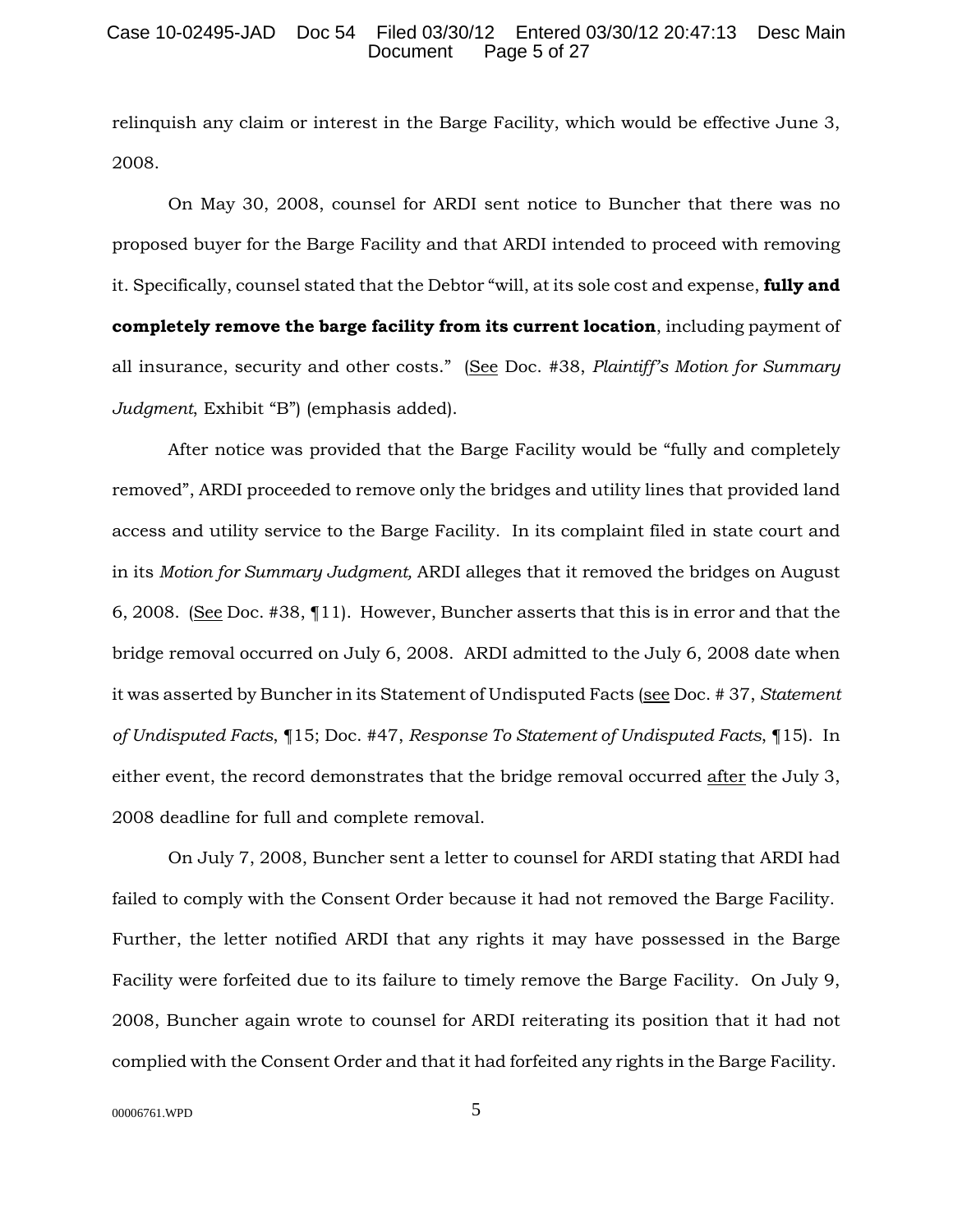### Case 10-02495-JAD Doc 54 Filed 03/30/12 Entered 03/30/12 20:47:13 Desc Main Page 6 of 27

Buncher further advised that it would proceed with the dismantling and removal of the Barge Facility.

A final letter was sent by Buncher to counsel for ARDI dated July 24, 2008 again advising of its position that ARDI had failed to comply with the Consent Order, thereby entitling Buncher to dismantle and remove the Barge Facility. The letter also advised that Buncher would begin the demolition process on July 28, 2008 and if there was any objection by ARDI, it should file a motion with the bankruptcy court.

ARDI did not respond to the July 24, 2008 letter. Nor did it file an objection to the demolition with this Court. Buncher subsequently proceeded to have the Barge Facility dismantled and fully removed. No action was taken by ARDI upon receiving notice prior to, during or after removal of the Barge Facility by Buncher.

Subject to a retention of jurisdiction over any dispute relating to the Consent Order, the bankruptcy case was ultimately dismissed on June 3, 2008. (See Case No. 07- 24515JAD, Doc. #60, *Notice to Creditors and Other Parties in Interest*). On August 2, 2010, approximately two years later, a complaint was filed by ARDI against Buncher in the Court of Common Pleas of Allegheny County alleging conversion of the Barge Facility and seeking punitive damages. The complaint was removed to this Court by Buncher on September 9, 2010 and the bankruptcy case was reopened.<sup>5</sup> During the course of this adversary proceeding, a third party complaint was filed against ARDI by Buncher.

The parties have each filed motions for summary judgment and supporting briefs. The motions have been orally argued and the matter is now ripe for adjudication.

 $<sup>5</sup>$  The count for punitive damages was dismissed on December 20, 2010 pursuant to a</sup> Motion to Dismiss filed by Buncher. (See Doc. #16).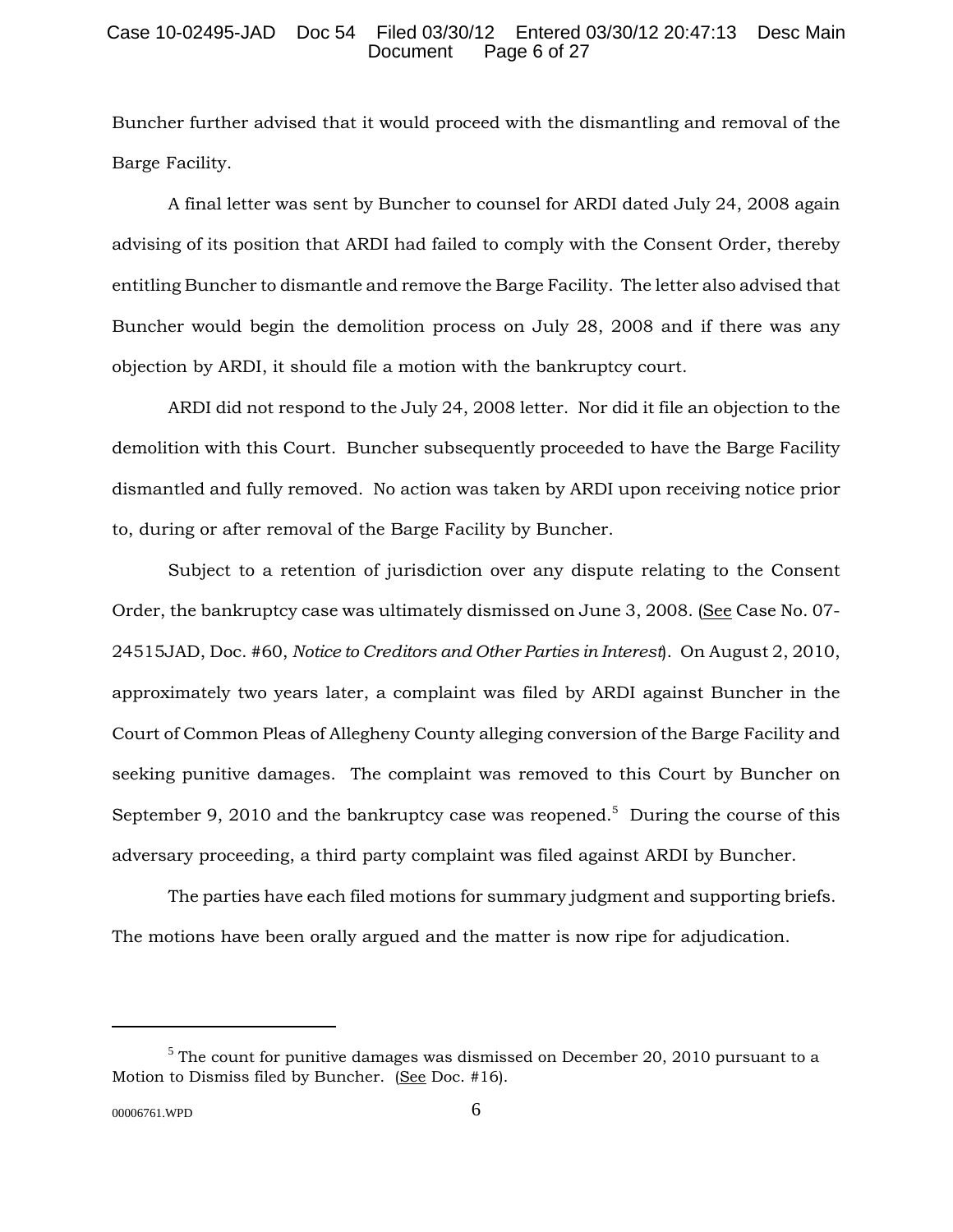### **II.**

Motions for summary judgment in adversary proceedings are governed by Fed. R. Bankr. P. 7056 which makes Fed. R. Civ. P. 56 applicable in the instant adversary proceeding. The rule provides, in relevant part, that summary judgment should be rendered "if movant shows that there is no genuine dispute as to any material fact and the movant is entitled to judgment as a matter of law." Fed. R. Civ. P. 56(a). In considering a motion for summary judgment, the Court may rely upon the contents of the pleadings, the discovery and disclosure materials on file, and any affidavits. See Fed. R. Civ. P. 56(c). A dispute of material fact is "genuine" if a reasonable jury could return a verdict for the nonmoving party. Anderson v. Liberty Lobby, Inc., 477 U.S. 242, 248 (1986). Upon the moving party meeting its burden, the burden shifts to the non-moving party who must "do more than simply show that there is some metaphysical doubt as to the material facts." Matsushita Elec. Indus. Co., Ltd. v. Zenith Radio Corp., 475 U.S. 574, 586 (1986).

While ARDI characterizes the instant proceeding as the adjudication of its state law action for conversion, both summary judgment motions before the Court hinge entirely on the enforcement of the Consent Order. Indeed, the parties agree that the Consent Order dictates their respective rights and interests in the Barge Facility.

In Pennsylvania, conversion "is the deprivation of another's right of property in, or use or possession of a chattel, or other interference therewith without the owners consent and without lawful justification." Prudential Ins. Co. of America v. Stella, 994 F. Supp. 318, 323 (E.D. Pa. 1998) (citing cases, including Universal Premium v. York Bank & Trust Co., 69 F.3d 695, 704 (3d Cir. 1995)). Where a plaintiff has no right to possession of property at the time of the alleged conversion, the Plaintiff's action for conversion will fail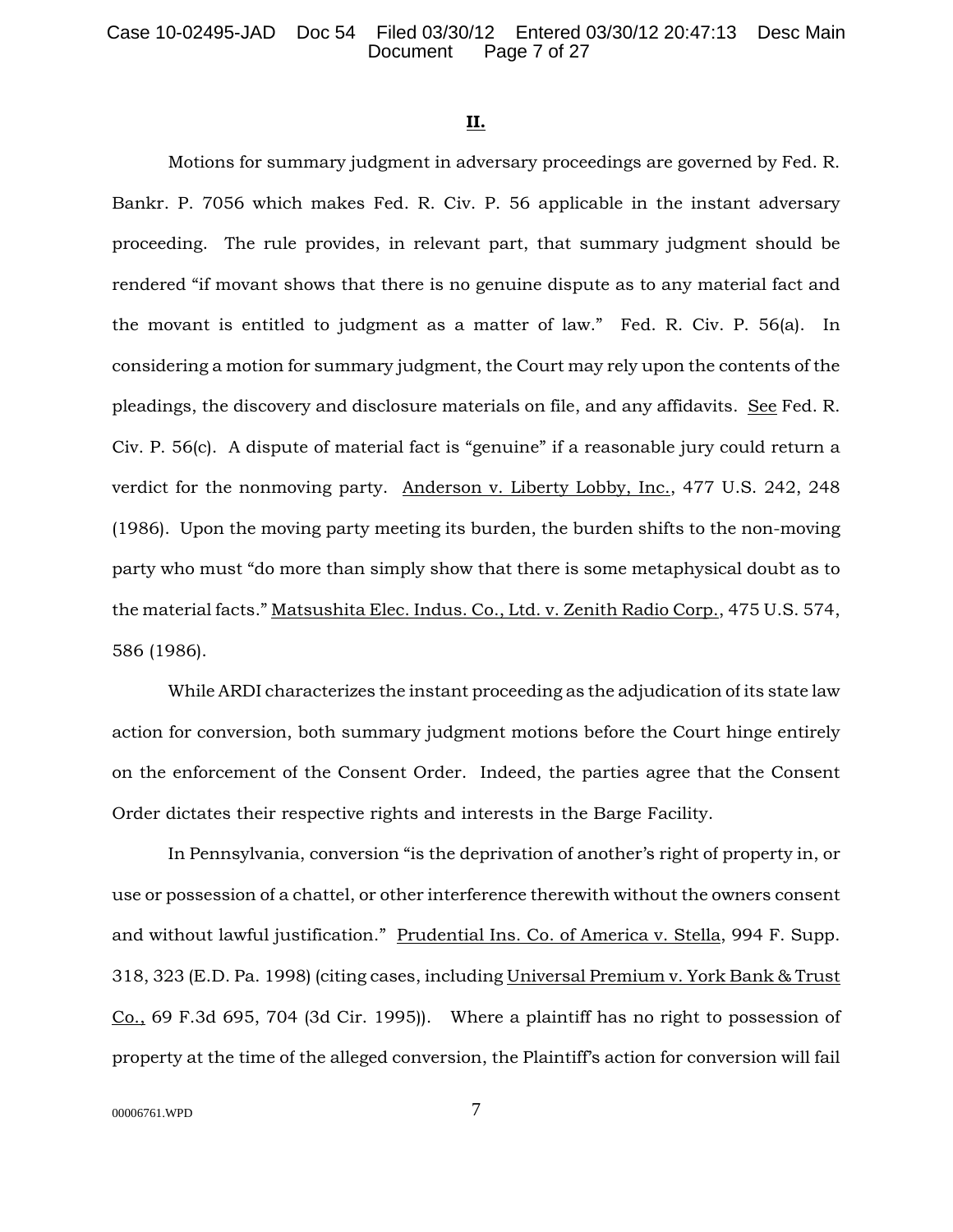#### Case 10-02495-JAD Doc 54 Filed 03/30/12 Entered 03/30/12 20:47:13 Desc Main Page 8 of 27

as a matter of law. See Krajewski v. American Honda Finance Corp., 557 F.Supp. 2d 607- 608 (citing Eisenhauer v. Clock Tower Assocs.,582 A.2d 33, 36 (Pa. Super. 1990)). Upon a review of the Consent Order and the confessed acts of the parties, this Court finds there is no genuine dispute that ARDI abandoned all ownership rights in the Barge Facility to Buncher prior to commencing its conversion action. Therefore, this Court will grant Buncher's *Motion for Summary Judgment* and dismiss the conversion complaint asserted by ARDI.

#### **III.**

The Consent Order required ARDI to either: 1) "execute an agreement with a buyer or user" of the Barge Facility on or before June 3, 2008; or 2) "completely remove" the Barge Facility on or before July 3, 2008. If ARDI accomplished neither of these acts, the Consent Order was clear that ARDI would be "deemed to have abandoned" all rights and interest in the Barge Facility to Buncher effective June 3, 2008.

ARDI's urges this Court to read the Consent Order to mean that because ARDI gave notice prior to June 3, 2008 that it intended to remove the Barge Facility, ARDI had not abandoned its interest in the Barge Facility. ARDI also alleges that by removing the bridges and utility lines which connected the Barge Facility to the land, it rendered the Barge Facility a "vessel" under "federal law and regulations" and thus the Barge was "completely remove[d]" as required by the Consent Order. This Court finds both of ARDI's interpretations of the Consent Order to be without merit.

The Court does not find ARDI's reading of the Consent Order, that it could prevent abandonment by merely notifying Buncher of its intent to remove the Barge Facility, to be accurate or persuasive. ARDI's interpretation ignores the language denoted by the asterisk at what would otherwise be the conclusion of the sentence in paragraph (3)(A).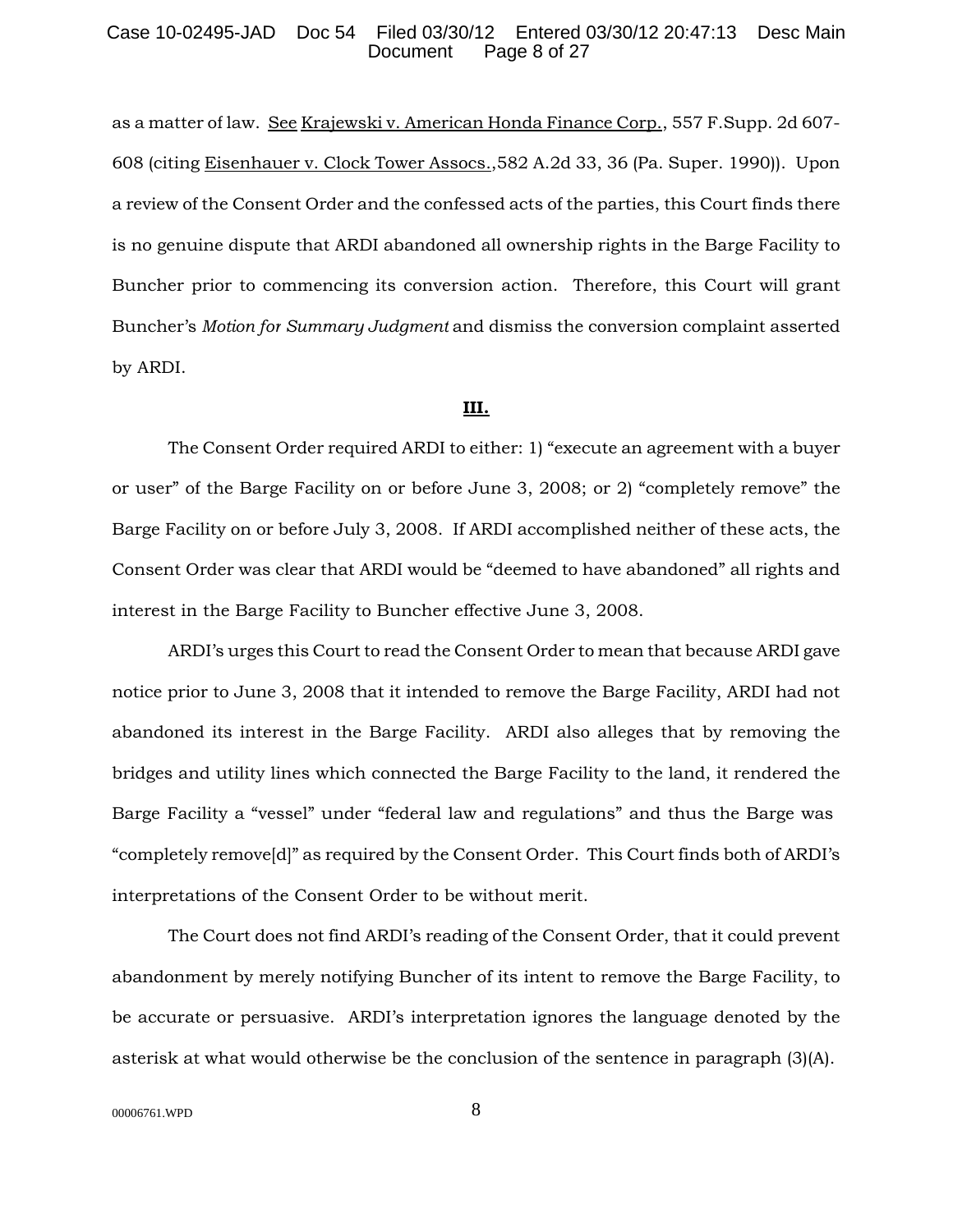### Case 10-02495-JAD Doc 54 Filed 03/30/12 Entered 03/30/12 20:47:13 Desc Main Document Page 9 of 27

This additional language states that only upon "such removal", will Buncher relinquish its claim or interest in the Barge Facility. "Such removal" refers back to the earlier part of the sentence in (3)(A) requiring ARDI to "fully and completely" remove the Barge Facility by July 3, 2008. Thus under the plain language in the Consent Order, ARDI's mere notice of its intent to move the Barge Facility did not prevent abandonment in any interest it had in the Barge Facility to Buncher.

ARDI's suggestion that removal of the bridges and utility lines constituted "full and complete removal" of the Barge Facility is also contrary to the plain language of the Consent Order. The language of the Consent Order clearly provides that removal of the Barge Facility would be nothing less than removing "the Barge facility **from its current location...**." (Emphasis added). Merely allowing the Barge Facility to remain where it was moored does not remove it "from its current location".

Not only does the language of the Order itself bely the argument set forth by ARDI, but ARDI's own action - and inaction - contradict its argument. At the hearing held on April 3, 2008, counsel for ARDI stated "If they'll [Buncher] let it go, I think if we had a reasonable period of time, **we'll take it away**, at worst case." (See Doc. #52, Ex. A, p. 26) (emphasis added). Further, the agreement between the parties was set forth on the record by counsel for Buncher who described that:

COUNSEL: What we've agreed, Your Honor, is that for a period of sixty days, the debtor and ARDI will see if they can identify a buyer or user for this facility and within that sixty-day period, if we have produced an agreement on terms acceptable to the parties, including The Buncher Company, then we will return to this court in sixty days for the confirmation of the plan.

If we don't have such an agreement within sixty days, then, by that sixtieth day, the debtor and Arty [sic] will have the option to either give notice to The Buncher Company that they will remove, fully and completely, the barge facility and will get that done within ninety days from today – from the date of this order –

THE COURT: From today?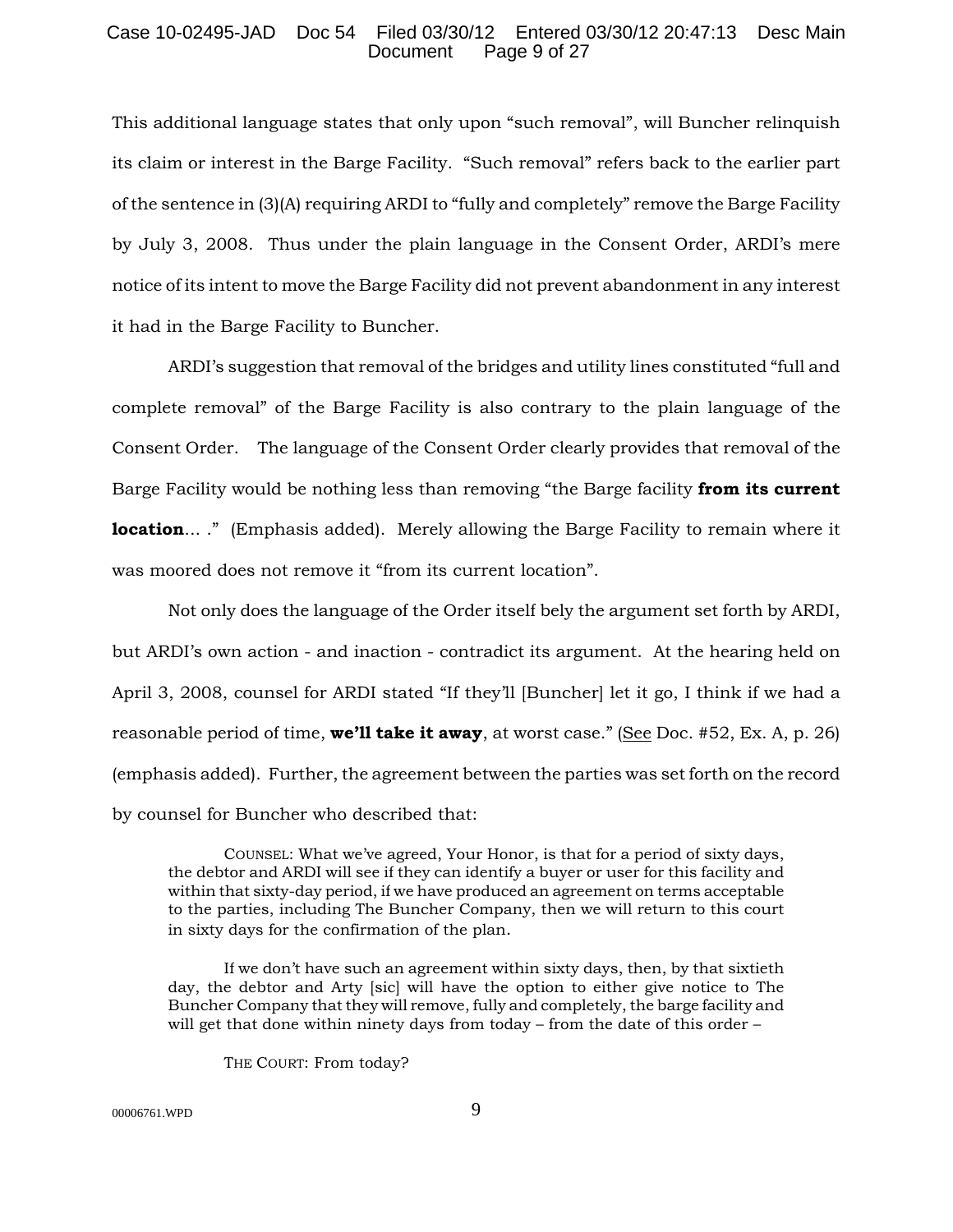# Case 10-02495-JAD Doc 54 Filed 03/30/12 Entered 03/30/12 20:47:13 Desc Main Document Page 10 of 27

COUNSEL: Right. They'll have an extra thirty days to do the removal. Or, if they don't give that notice within the sixty days that they're going to do that, then they're deemed to have abandoned the barge facility - -

THE COURT: On the sixty-first day?

COUNSEL: Correct, Your Honor - - to The Buncher Company and then Buncher will accomplish the removal. And in those circumstances, the bankruptcy case will be dismissed because there won't be any plan for us to come back to and confirm.

See id., Ex. A, pp. 32-33.

Counsel for ARDI did not object, clarify, modify or in any way dispute the agreement as stated on the record. For these reasons, the Court finds ARDI's alleged interpretation of the Consent Order to be without merit.<sup>6</sup>

Having failed to timely remove the Barge Facility pursuant to the Consent Order, ARDI did not have any right to possession of it. Without a right to possession of the Barge Facility, ARDI is precluded from successfully asserting an action for conversion, as there could be no interference with that right by Buncher. See Serafini v. Mariani, No. 3: CV-08-0469, 2010 WL 1342926, \*7 (M.D. Pa., Mar. 31, 2010) ("[W]here, as here, a party has not retained an ownership interest in the property delivered to another, it may not maintain an action for conversion of that property.")

In the alternative, there is no genuine dispute of material fact that ARDI's conversion action is barred by the statute of limitations. Conversion actions in Pennsylvania are subject to a two year statute of limitations as set forth in 42 Pa. C.S.A. § 5524(7). See Shonberger v. Oswell, 530 A.2d 112, 114 (Pa. Super. 1987)("Conversion is an action at law and is, therefore, subject to the two-year statute of limitations.") The statute of limitations begins to accrue when the " 'the first significant event necessary to

 $^6$  Because the Court finds that ARDI failed to comply with the Consent Order, it need not address Buncher's assertion that following several defaults by ARDI, Buncher was the owner of the Barge Facility pursuant to the Facility Lease Agreement.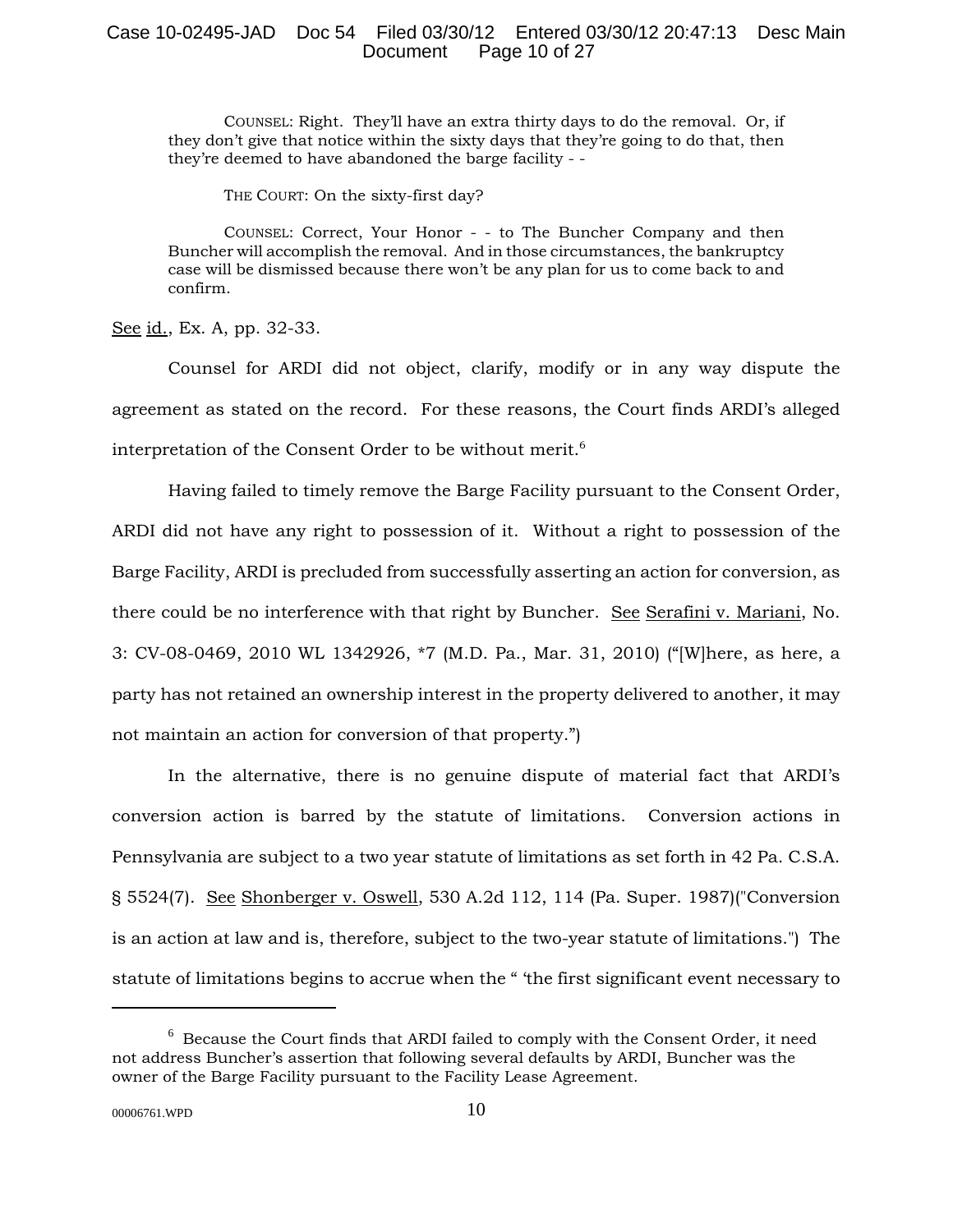### Case 10-02495-JAD Doc 54 Filed 03/30/12 Entered 03/30/12 20:47:13 Desc Main Page 11 of 27

make the claim suable' occurs." Lake v. Arnold, 232 F.3d 360, 366 (3d Cir. 2000) (citations omitted). There is no genuine dispute that ARDI's complaint was filed on August 2, 2010, which is two years after Buncher commenced demolition of the Barge Facility on July 28, 2008.

While ARDI asserts that the two year period began to run on August 6, 2008, ARDI has not pointed to anything that would contravene the July 24, 2008 letter by Buncher stating that demolition was set to commence on July 28, or the Affidavit of Dino DePaulo (Assistant Vice President of Leasing and Property Management for Buncher), stating that "on July 28, 2008 the demolition work commenced." (See Doc. #35, *Affidavit of Dino DePaulo*, ¶ 14). In an Affidavit filed by Thomas Jayson ("part owner of both River Entertainment Company and ARDI, LP"), Mr. Jayson only denies witnessing "any removal efforts on July 28, 2008", not that removal commenced on that date. Thus, Mr. Jayson's denial is insufficient to show a genuine dispute of material fact. Matsushita Elec., 475 U.S. at 586 (the non-moving party must do more than show that there is some metaphysical doubt as to the material facts).

Accordingly, Buncher's request for dismissal of the conversion complaint must be granted, and ARDI's *Motion for Summary Judgment* will be denied.

# **IV.**

In a supplemental brief, ARDI relies on the recent Supreme Court decision in Stern v. Marshall, -- U.S.--, 131 S. Ct. 2594, 180 L. Ed. 2d 475 (2011), in attempting to argue that this Court lacks the ability to enter a final judgment both on its claim and Buncher's counterclaims. This Court cannot accept ARDI's assertion for two reasons. First, Stern does not apply in the instant matter as resolution of the current proceeding is entirely dependent on this Court's interpretation and enforcement of its own Consent Order, and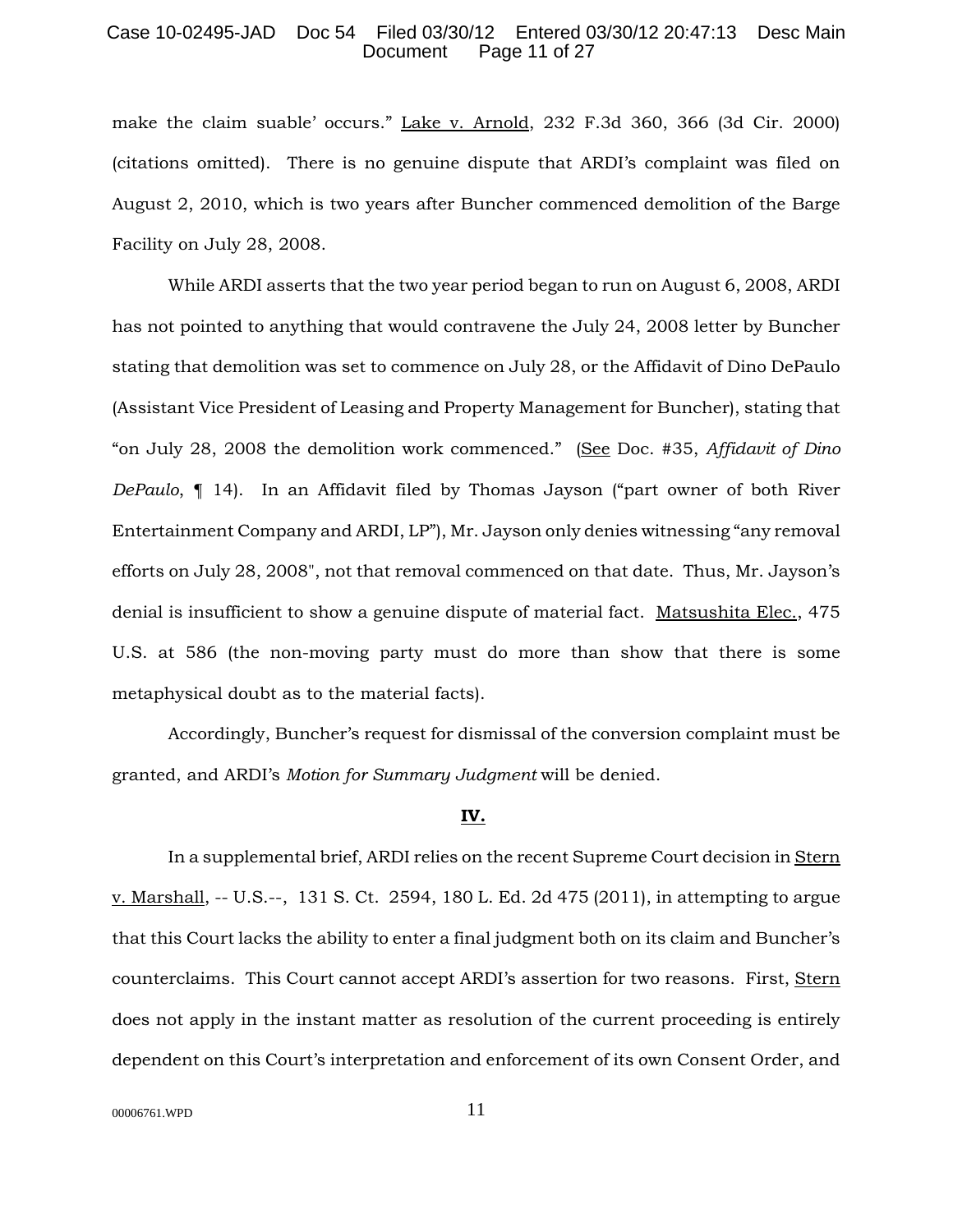### Case 10-02495-JAD Doc 54 Filed 03/30/12 Entered 03/30/12 20:47:13 Desc Main Page 12 of 27

is **not** dependent upon the adjudication of an independent state-law cause of action. Second, even in the event that Stern was found to apply, both parties have effectively consented to the entry of a final judgment by this Court.

ARDI contends that this Court does not have authority to hear the competing claims or enter final judgment because "the pending actions are state common law claims, do not stem from the bankruptcy proceeding and will not be resolved by resolution of the claim filed by Buncher against the Debtor. . . ." (Doc. #52, pp. 3-4). ARDI incorrectly alleges that its common law claim does not "stem" from the bankruptcy proceeding.

In Stern, the Supreme Court held that bankruptcy courts lack the constitutional authority to enter a final judgment on a state law tort counterclaim, when the adjudication of that counterclaim would not "necessarily be resolved in the claims allowance process." Stern, 131 S. Ct. at 2618. In its analysis, the Supreme Court explained that the constitutional issue arose because of the separation of powers principles implicated in Article III of the United States Constitution, and the nature of the "core" counterclaim asserted in Stern.

Under Article III, the "judicial power of the United States" must vest **exclusively** in judges that enjoy lifetime tenure and protection from salary diminution, known as Article III judges. U.S. CONST. Art. III, § 1. As bankruptcy judges are Article I judges, occupying positions created by Congress, they are forbidden from exercising this "judicial power". The Supreme Court noted that with regard to the counterclaim asserted in Stern, Congress "exceeded" the limits of Article III, by enabling bankruptcy courts to "issue final judgments" which may only be reviewed by Article III judges under "the usual limited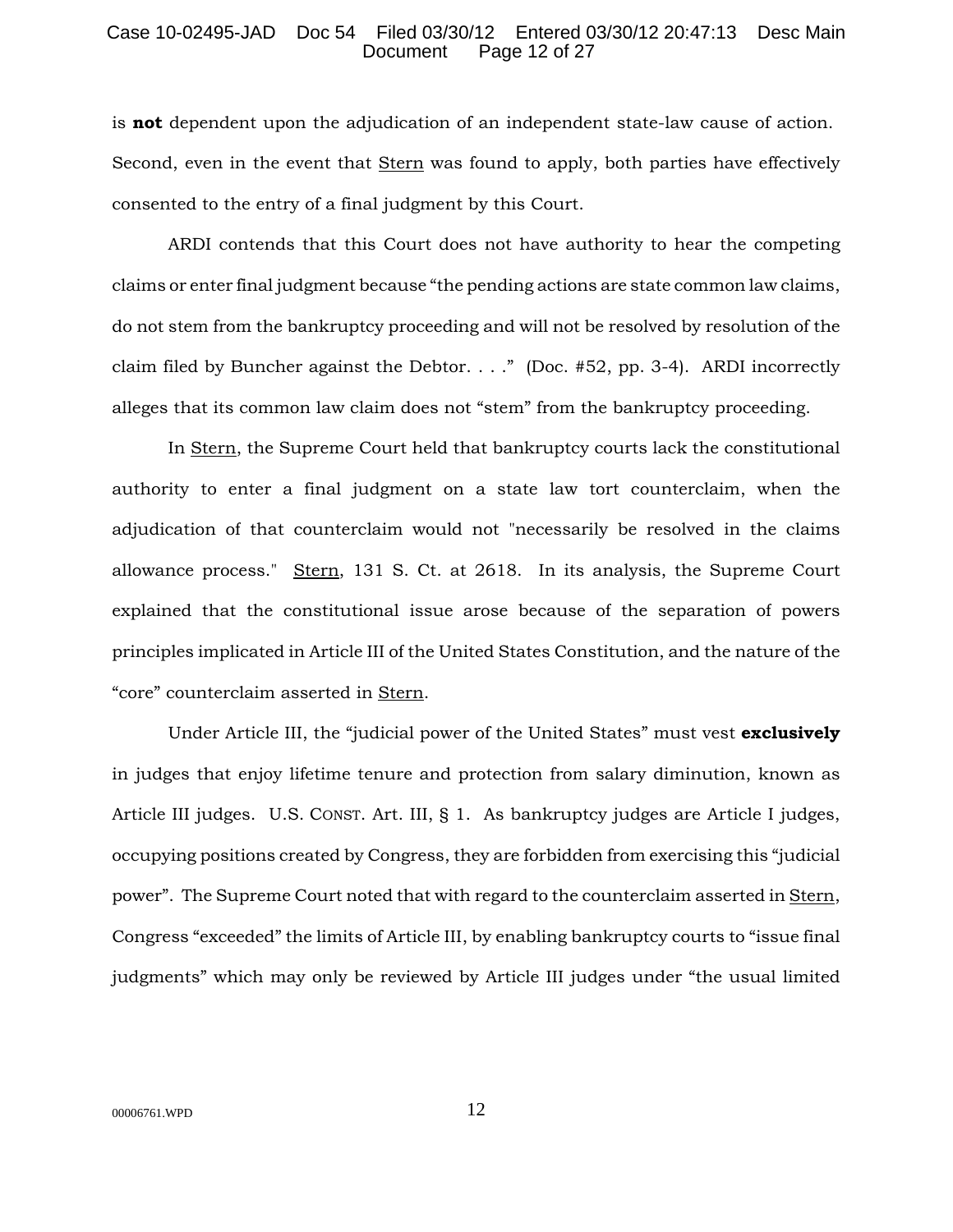# Case 10-02495-JAD Doc 54 Filed 03/30/12 Entered 03/30/12 20:47:13 Desc Main Page 13 of 27

appellate standards" requiring "marked deference . . . to the bankruptcy judges' findings of fact."<sup>7</sup> Stern, 131 S. Ct. at 2610-11 (citations omitted).

The Stern opinion also acknowledged the limited nature of this constitutional issue in recognizing that Article III only prevents Congress from "withdraw[ing] from judicial cognizance any matter which, from its nature, is the subject of a suit at the common law, or in equity, or admiralty." Stern, 131 S. Ct. at 2609 (quoting Murray's Lessee v. Hoboken Land & Improvement Co., 59 U.S. 272, 18 How. 272, 284, 15 L. Ed. 372 (1856)). Such matters are commonly known as Article III cases and controversies. The Supreme Court then explained that the final adjudication of matters which could be categorized as involving "public rights" would not offend Article III. Id. at 2612 (citations omitted). In discussing the scope of this "public rights exception" the Supreme Court stated that this exception was limited "to cases in which the claim at issue derives from a federal regulatory scheme, or in which resolution of the claim by an expert government agency is deemed essential to a limited regulatory objective within the agency's authority." Id. at 2613.

Thus, the question decided in Stern was "a 'narrow' one", as the Supreme Court held that Congress had only exceeded its authority in "one isolated respect", i.e. providing bankruptcy courts with the ability to finally adjudicate state law tort counterclaims to objection to a proof of claim, absent consent of the parties. Id. at 2620. In fact, the Supreme Court's entire public rights analysis in Stern occurred from the viewpoint of whether the specific state law tort counterclaim asserted fell into any of Supreme Court's

 $^7$  This "deference" arises from Federal Rules of Bankruptcy Procedure 8013 and 7052 (adopting Fed. R. Civ. P. 52(a)(6)), which require that the a bankruptcy court's findings of fact "shall not be set aside unless clearly erroneous." See Fed. R. Bankr. P. 7052, 8013.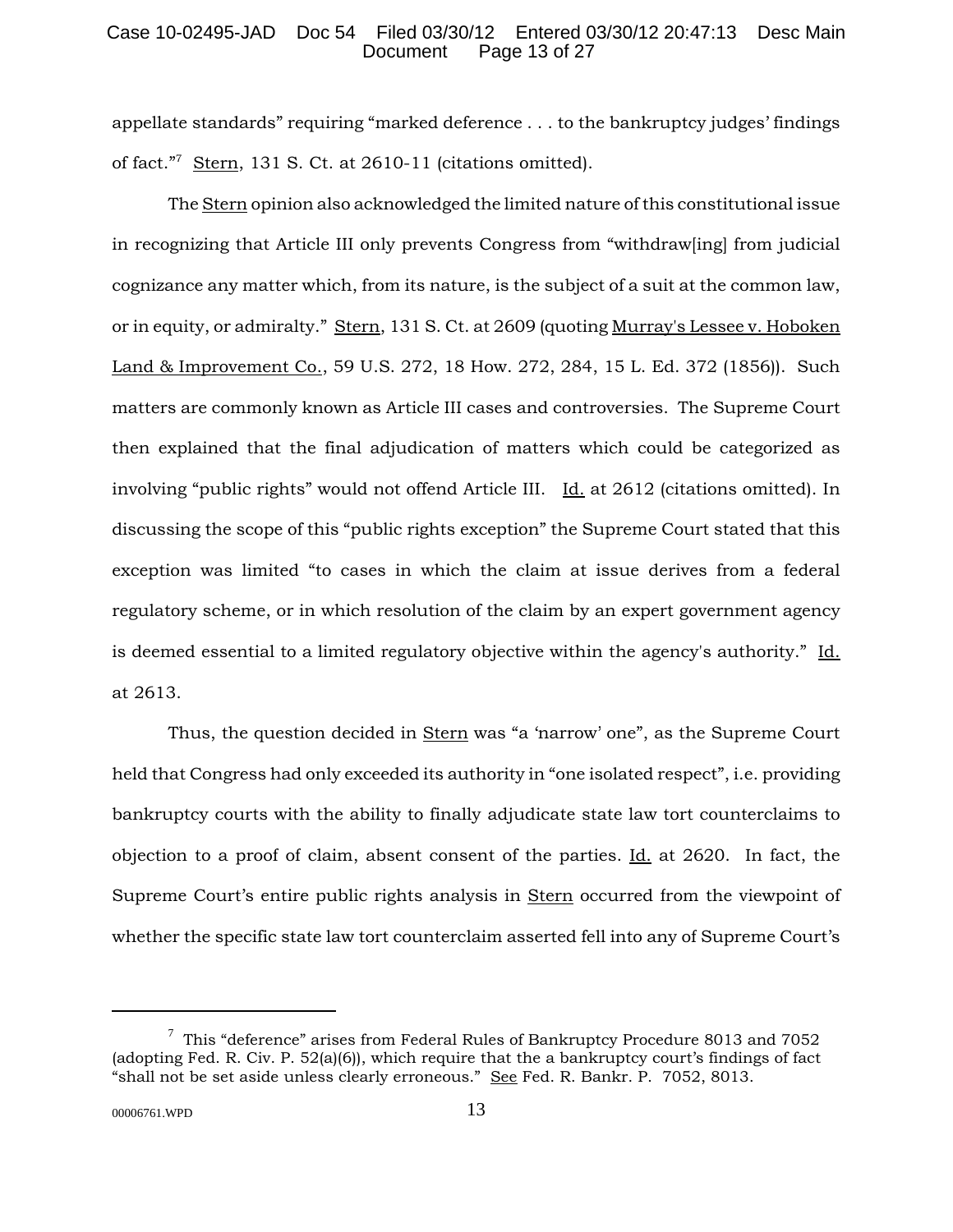## Case 10-02495-JAD Doc 54 Filed 03/30/12 Entered 03/30/12 20:47:13 Desc Main Page 14 of 27

admittedly "varied formulations" of the public rights exception.<sup>8</sup> Id. at 2614. To interpret the Stern opinion in any broader sense would "meaningfully change[] the division of labor" between the bankruptcy courts and the district courts, contrary to the stated intent of the Supreme Court. Id. at 2620.

Applying this narrow interpretation, Stern is plainly inapposite to the matter before the Court. Despite its origination as a state law claim for conversion, the instant matter hinges entirely on this Court's ability to interpret and enforce the terms of its own Consent Order. The entry of the Consent Order was the intended resolution of several issues in the bankruptcy which had the Barge Facility and its disposition at their root. This Court has already concluded that because ARDI did not remove the Barge Facility and, thus, did **not** have a "right to immediate possession" of the Barge Facility, ARDI is incapable of successfully asserting a claim for conversion as a matter of law. The filing of the defective action in state court does not serve to sever ARDI from its obligations and agreements it entered into under the Consent Order, nor does it divest this Court of its ability to interpret the terms of its own Order. $^9\,$  In fact, the Consent Order itself operates a res judicata as to any claims that ARDI may have to the Barge Facility. See Katchen v. Landy, 382 U.S. 323, 334-35 (1966).

 $8$  The Supreme Court in Stern admitted that its past "discussion of the public rights exception . . . has not been entirely consistent." Stern, 131 S. Ct. at 2611.

 $9$  Through the language of the Consent Order the bankruptcy court specifically retained jurisdiction "for any enforcement of or dispute under this Order." (See Case No. 07-24515JAD, Doc. #56, *Order of Court*). The conversion action clearly implicated a dispute under the Order, thereby resting jurisdiction with the bankruptcy court. In the notice of dismissal sent to creditors, jurisdiction was specifically retained for enforcement of or a dispute regarding the Consent Order. (See Case No. 07-24515JAD, Doc. #60, *Notice to Creditors and Parties in Interest*). Bankruptcy courts have jurisdiction to enforce their own prior orders. See Travelers Indem. Co. v. Bailey, 129 S.Ct 2195, 2205 (2009). Cf. In re Washington Mut., Inc., 461 B.R. 200, 214-15 (the right of bankruptcy courts to exercise jurisdiction over settlements is supported by historical practice).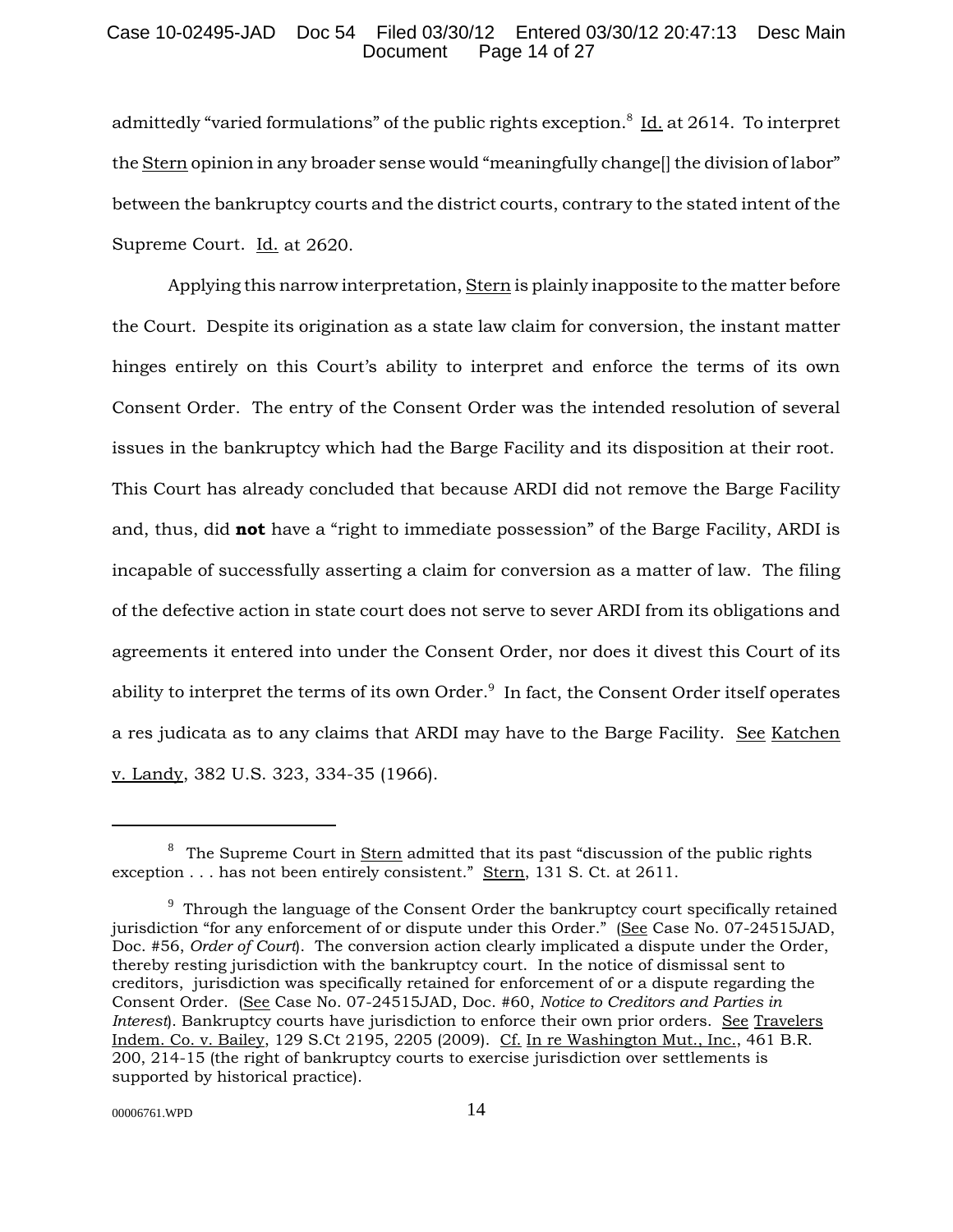# Case 10-02495-JAD Doc 54 Filed 03/30/12 Entered 03/30/12 20:47:13 Desc Main Page 15 of 27

It is clear that the Consent Order could and, in fact, did "arise in" the bankruptcy proceeding. Therefore, this Court finds that because the crux of actual dispute is the interpretation of the Consent Order, this matter is a core proceeding pursuant to 28 U.S.C. § 157(b)(2) (A) and (O). See Factory Mut. Ins. Co. v. Panda Energy Int'l, Inc. (In re Hereford Biofuels, L.P), Bankr. No. 09-30453-SGJ-7, Adv. No. 10-03341, 2012 Bankr. LEXIS 22, at \*3-4 (Bankr. N.D. Tex. Jan. 3, 2012) (holding that the court could finally adjudicate an adversary proceeding where the interpretation of its previously entered sale order was at the "crux" of the dispute between the two non-debtor parties to the adversary). As such, the narrow holding in Stern simply does not apply to this Court's ability to finally adjudicate the matter before it. See Moore v. Paladini (In re CD Liquidation Co., LLC), 462 B.R. 124, at 135-36 (Bankr. D. Del. 2011) (finding that Stern did not apply to bar the bankruptcy court from enforcing the terms of its own confirmation order which enjoined a plaintiff from filing a derivative suit in district court).

#### **V.**

Even if the holding in Stern did apply to the instant matter, this Court finds that both parties have consented to entry of final judgment by the bankruptcy court. This Court further concludes that such consent is sufficient to allow this Court to hear and finally determine the instant matter, regardless of whether it is statutorily defined as "core" or "non-core".

To determine whether, and to what extent, consent to bankruptcy court adjudication remains viable following the Stern decision, courts must answer three questions: A) are parties capable of waiving their right to adjudication of an Article III case or controversy by an Article III tribunal? B) is the matter of a type that may be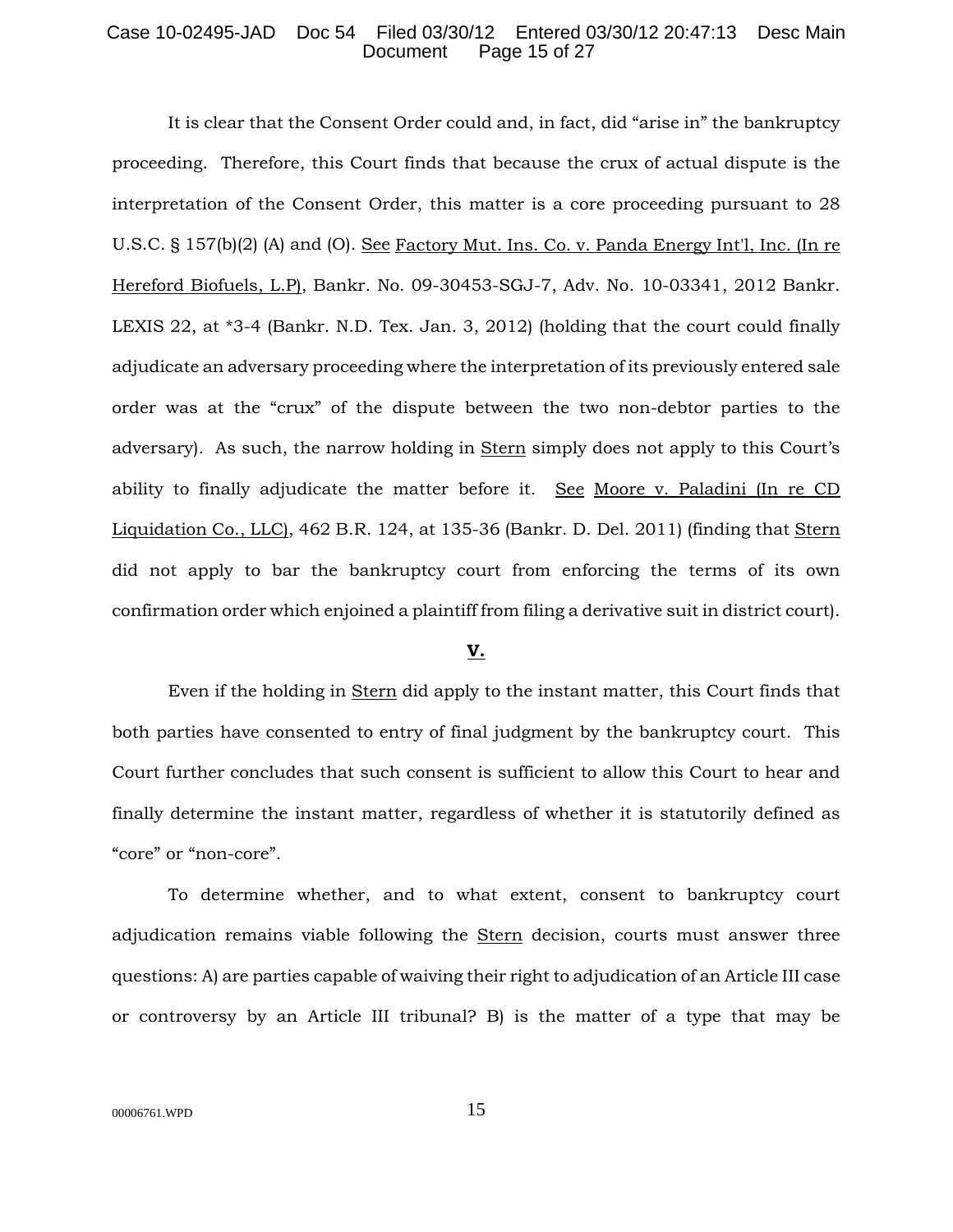# Case 10-02495-JAD Doc 54 Filed 03/30/12 Entered 03/30/12 20:47:13 Desc Main Page 16 of 27

adjudicated based on consent? and C) can consent can be implied from the acts or inaction of the parties in question?

A.

In determining whether parties are capable of consenting to final adjudication of a case or controversy by a non-Article III tribunal, courts must consider both the personal and structural protections of Article III.<sup>10</sup> See Pacemaker Diagnostic Clinic of America, Inc. v. Instromedix, Inc., 725 F.2d 537, 541 (9th Cir. 1984) (citing Chadha v. INS, 634 F.2d 408, 422, 431 (9th Cir. 1980), aff'd, 462 U.S. 919, 77 L. Ed. 2d 317, 103 S. Ct. 2764 (1983)).

The Supreme Court has consistently upheld a litigant's ability to waive its "personal" right to have its matter heard by an Article III judge. See Peretz v. United States, 501 U.S. 923, 936 (1991) ("[L]itigants may waive their personal right to have an Article III judge preside over a civil trial.") (citing Commodity Futures Trading Comm'n v. Schor, 478 U.S. 833, 848, 106 S. Ct. 3245, 92 L. Ed. 2d 675 (1986)).

However, the Supreme Court has simultaneously concluded that the separation of powers principles implicated in the "structural" protections of Article III, are beyond the ability of individual parties to waive. See e.g., Commodity Futures Trading Comm'n v. Schor, 478 U.S. 833, 850 (1986) (finding that parties cannot cure the constitutional defect in permitted non-Article III tribunals to exercise the "judicial power of the United States"

<sup>&</sup>lt;sup>10</sup> The Supreme Court in **Stern** recognized these two protections as well. See Stern, 131 S. Ct. at 2609 ("Separation-of-powers principles are intended, in part, to protect each branch of government from incursion by the others. Yet the dynamic between and among the branches is not the only object of the Constitution's concern. The structural principles secured by the separation of powers protect the individual as well.") (quoting Bond v. United States, 131 S. Ct. 2355, 180 L. Ed. 2d 269, 2011 WL 2369334 (2011)).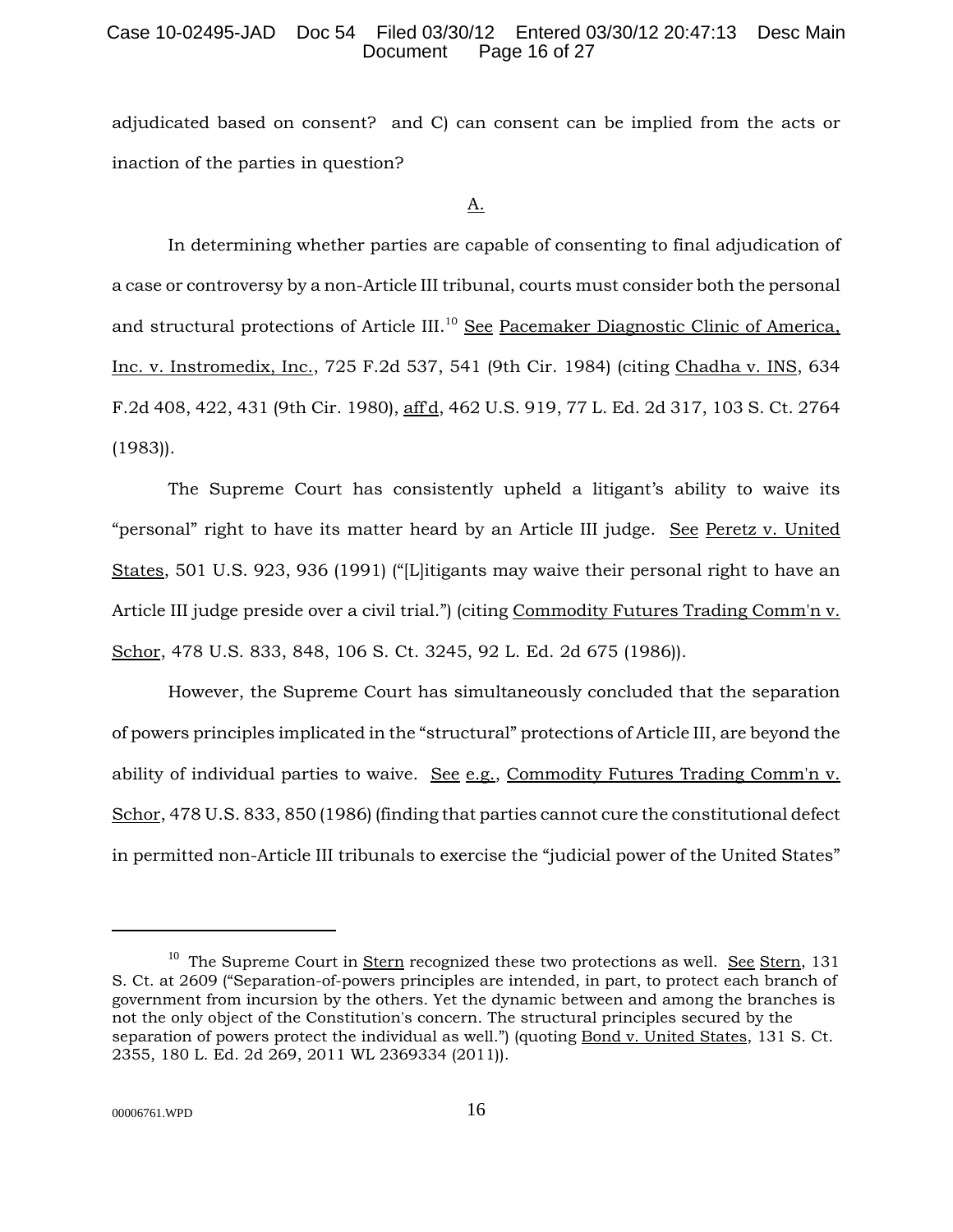### Case 10-02495-JAD Doc 54 Filed 03/30/12 Entered 03/30/12 20:47:13 Desc Main Page 17 of 27

through consent, the same as they cannot consent to extend the subject-matter jurisdiction of the courts); Peretz, 501 U.S. at 937-39.

Despite this conclusion, the Supreme Court has repeatedly upheld final adjudication by non-Article III tribunals when it has concluded that the structural protections of Article III are not implicated. See Peretz, 501 U.S. at 937-39; Schor, 478 U.S. at 851-52. Whether the structural protections of Article are "implicated", depends primarily on the degree of control exercised by Article III judges over of the non-Article III tribunal in question. See e.g., Peretz, 501 U.S. at 937-39; United States v. Raddatz, 447 U.S. 667, 685-86, 100 S. Ct. 2406, 65 L. Ed. 2d 424 (1980) (Blackmun, J., concurring). This Court finds that based on the degree of control exercised by Article III judges over bankruptcy courts, the structural protections of Article III are not implicated in the bankruptcy statutory scheme and, therefore, parties may effectively consent to final adjudication of matters by non-Article III bankruptcy courts.

In Peretz v. United States, the Supreme Court held that there was no constitutional defect when, following the consent of the parties, a district court judge delegates the duty of conducting voir dire in a felony proceeding to a magistrate judge, because no structural protections were implicated. Peretz v. United States, 501 U.S. 923 (1991). In so concluding, the Court recognized that under the Magistrate's Act, Article III judges maintained a substantial amount of control over both the magistrate judges and the matters delegated to them.  $\underline{Id}$  at 927-28. Specifically, the Court noted that district court judges were responsible for appointing magistrate judges, removing them from office, and maintaining plenary authority over what matters were delegated to the magistrate judges once they were appointed. Id*.* at 937-39. Citing United States v. Raddatz, 447 U.S. 667 (1980), the Supreme Court held that because the entire process of magistrate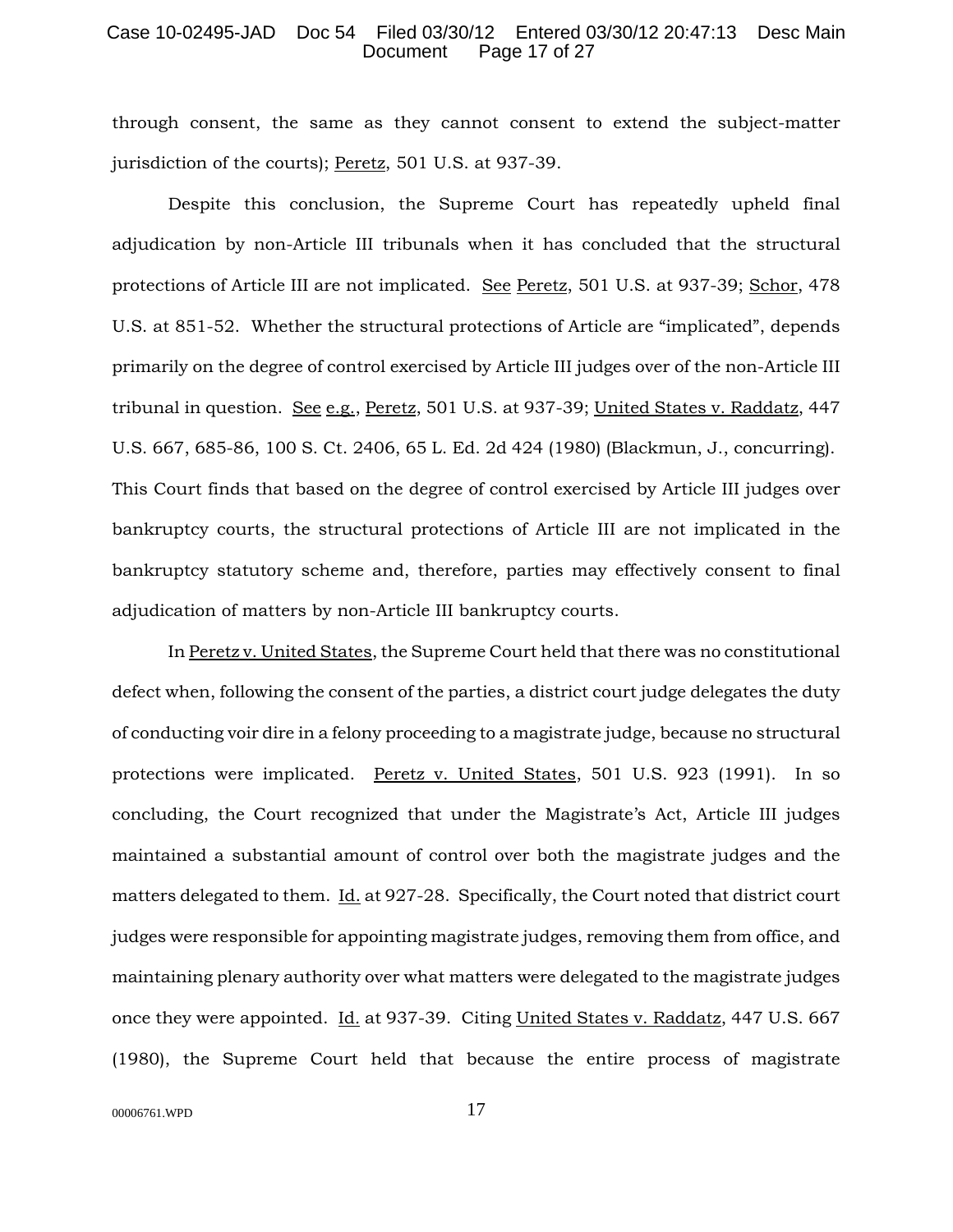### Case 10-02495-JAD Doc 54 Filed 03/30/12 Entered 03/30/12 20:47:13 Desc Main Page 18 of 27

adjudication "takes place under the district court's total control and jurisdiction," there was no danger that the structural protections of Article III would be violated. Id. at 937.

Similar to the Magistrates Act, the current statutory scheme in bankruptcy provides Article III judges with substantial "control" over the bankruptcy courts. For example, bankruptcy judges are appointed and subject to removal by Article III judges. See 28 U.S.C. § 152(a), (e). Article III judges also have the ability to withdraw the reference of cases to the bankruptcy courts upon a motion of any party-in-interest, or *sua sponte* for "cause shown". See 28 U.S.C. § 157(d). Certainly "cause shown" would include the fact that the civil litigation at issue is an Article III case or controversy. Perhaps most importantly, motions to withdraw the reference must be heard by Article III district court judges, ensuring all parties access to an Article III forum. See Fed R. Bankr. P. 5011(a). Consequently is it an Article III judge that has plenary authority over the matter if he or she chooses to exercise such authority.

There is, however, one distinction between the statutory scheme for magistrates under 28 U.S.C. § 636(b)(3) as described in Peretz, and the statutory scheme in bankruptcy with regard to core matters. While section 636(b)(3) of the Judiciary Code does not contain an express provision for de novo review by an Article III court, the Supreme Court found that "nothing in the statute precludes a district court" from reviewing the magistrate's judges determinations de novo, if such review was requested. See Peretz, 501 U.S. at 939. The jurisdictional scheme in bankruptcy, however, does allow for Article III judges to engage in ordinary appellate review of the findings of fact entered by the bankruptcy courts with regard to core matters. See Fed. R. Bankr. P. 7052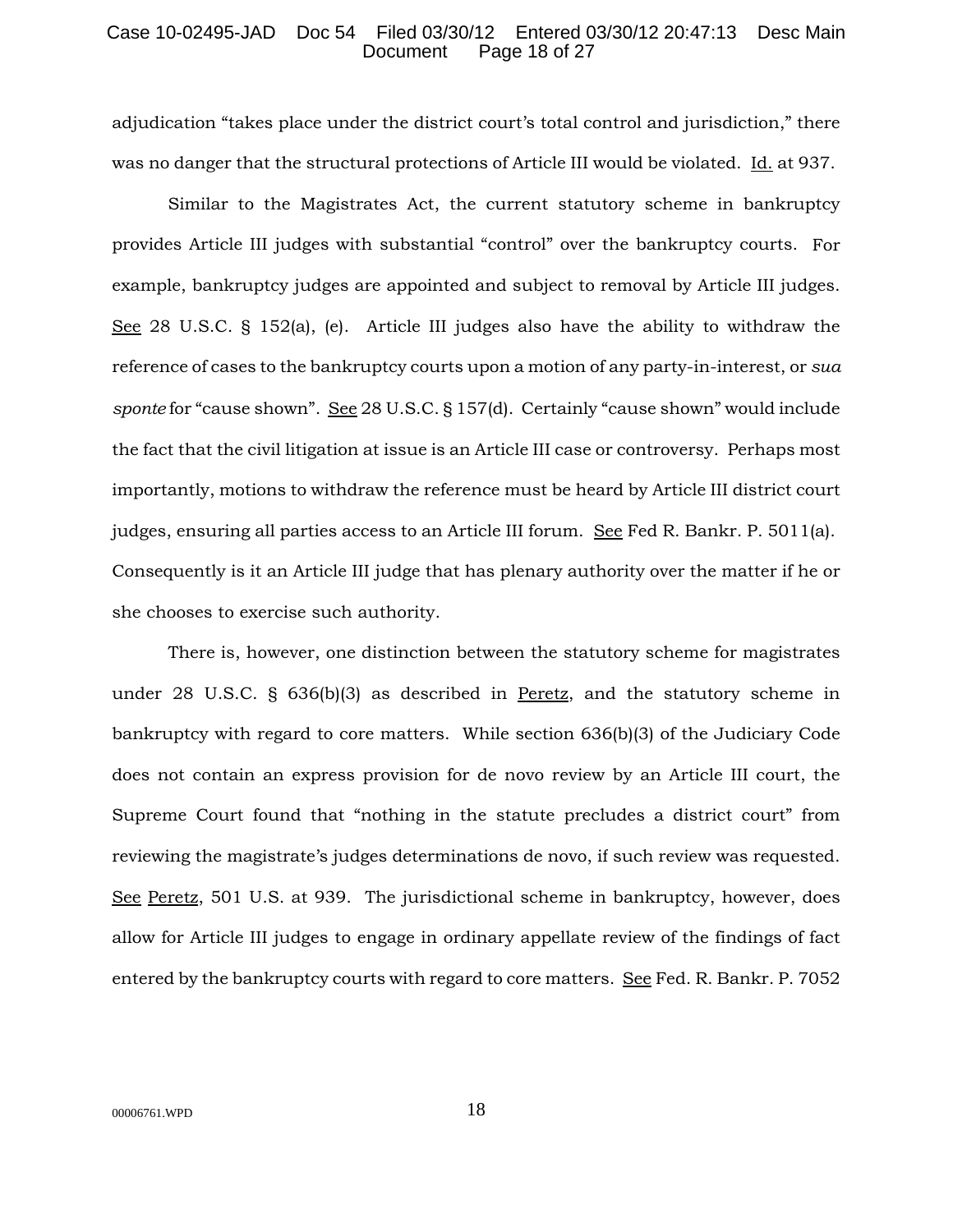# Case 10-02495-JAD Doc 54 Filed 03/30/12 Entered 03/30/12 20:47:13 Desc Main Page 19 of 27

and 8013.<sup>14</sup> But, for Article III cases and controversies heard in the bankruptcy courts, post-Stern, that appellate review is de novo as a matter of Constitutional law when litigants do not consent to entry of a final judgment by the bankruptcy court. Where consent is present, the Supreme Court has recognized the ability of Article I judges to finally adjudicate civil matters absent de novo review by any Article III court.<sup>15</sup> See Roell v. Withrow, 538 U.S. 580, 590-91 (2003). As the majority in Roell wrote:

We think the better rule is to accept implied consent where, as here, the litigant or counsel was made aware of the need for consent and the right to refuse it, and still voluntarily appeared to try the case before the Magistrate Judge. Inferring consent in these circumstances thus checks the risk of gamesmanship by depriving parties of the luxury of waiting for the outcome before denying the magistrate judge's authority. Judicial efficiency is served; the Article III right is substantially honored.

Id. at 590. Nothing in Stern abrogates this precept.

Where the parties have consented, the scope of review provisions contained in the Bankruptcy Code and Magistrate's Act are identical. Under section 636(c)(1) of Title 28, full-time magistrate judges may hear and enter judgment on any civil proceeding "[u]pon the consent of the parties... ." Id. Similarly, pursuant to 28 U.S.C. § 157(c)(2), bankruptcy courts may hear and determine any non-core matter "with the consent of all the parties to the proceeding... ." Id. The constitutionality of the Magistrate's Act which permits parties to consent to final adjudication of civil matters by non-Article III magistrate judges has been consistently upheld. See In re Olde Prairie Block Owner, LLC, 457 B.R. 692,

<sup>&</sup>lt;sup>14</sup> Federal Rule of Civil Procedure 52(a)(6) (adopted by Fed. R. Bankr. P. 7052) states "Findings of fact, whether based on oral or other evidence, must not be set aside unless clearly erroneous, and the reviewing court must give due regard to the trial court's opportunity to judge the witnesses' credibility." Fed. R. Civ. P. 52(a)(6).

 $15$  Additionally, the Supreme Court has held that such a requirement does not, in and of itself, run afoul of the Article III requirement. See Crowell v. Benson, 285 U.S. 22, 51 (1932) ("[T]here is no requirement that, in order to maintain the essential attributes of the judicial power, all determinations of fact in constitutional courts shall be made by judges.").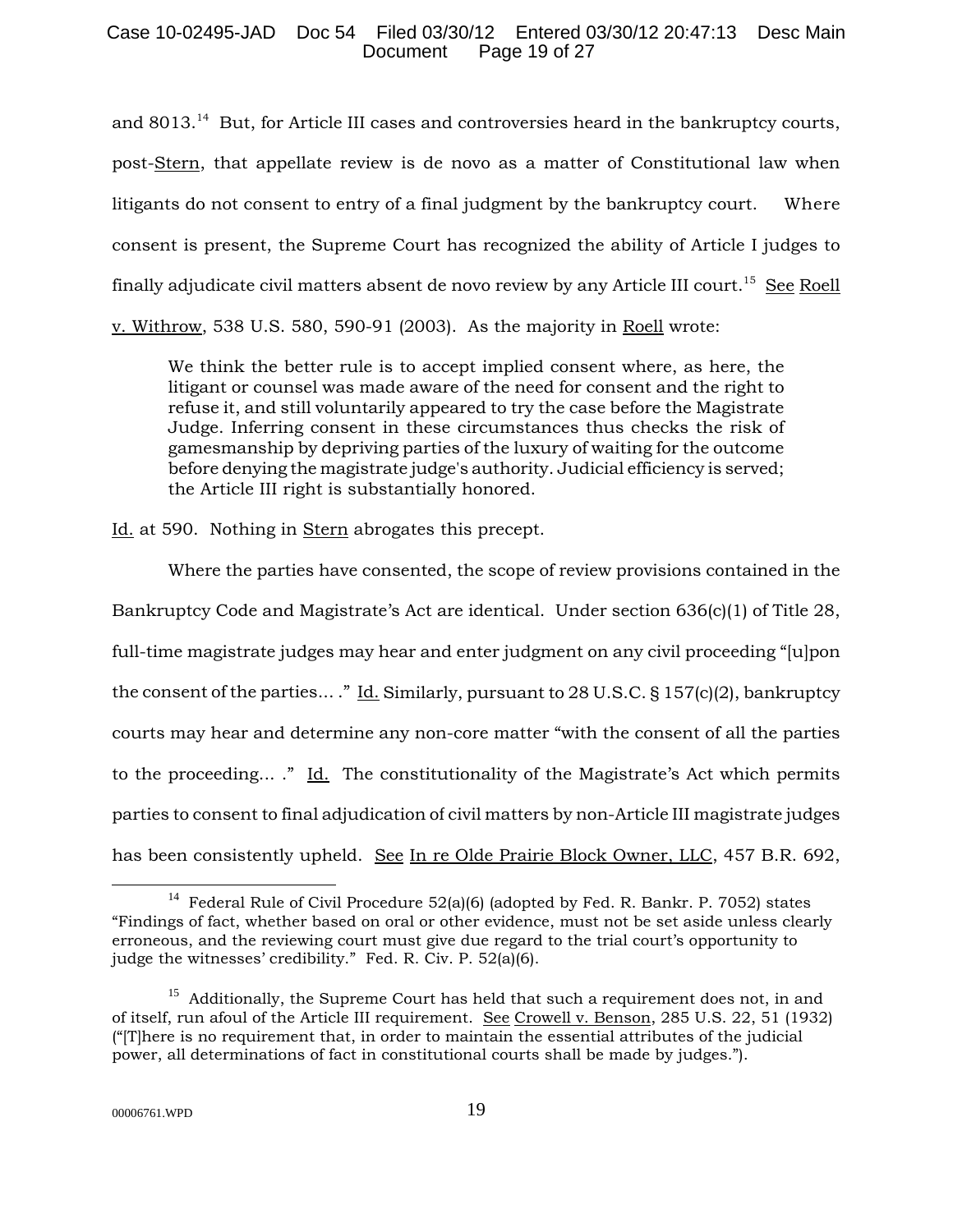# Case 10-02495-JAD Doc 54 Filed 03/30/12 Entered 03/30/12 20:47:13 Desc Main Page 20 of 27

701 (Bankr. N.D. Ill. 2011) (citing cases from the United States Courts of Appeals for the First,<sup>16</sup> Second,<sup>17</sup> Third,<sup>18</sup> Fourth,<sup>19</sup> Fifth,<sup>20</sup> Sixth,<sup>21</sup> Seventh,<sup>22</sup> Eighth,<sup>23</sup> Ninth<sup>24</sup> and D.C.<sup>25</sup> Circuits); In re Safety Harbor Resort and Spa, 456 B.R. 703, 718 (Bankr. M.D. Fla. 2011) ("Although no court has addressed the constitutionality of  $[28 \text{ U.S.C. } \S 157 \text{ [c]} \text{[2)}]$ , ten circuit courts of appeal have upheld the constitutionality of the Federal Magistrate Statute... .").

As the structural protections of Article III appear not to be implicated or eroded in the bankruptcy scheme when the parties consent, this Court can easily conclude that a party's waiver of the personal protections of Article III is sufficient to allow bankruptcy courts to finally adjudicate Article III cases and controversies. To find otherwise would be to completely ignore recent Supreme Court precedent in cases upholding the constitutionality of the Magistrate's Act. See Monette v. United States (In re Custom

<sup>16</sup> Goldstein v. Kelleher, 728 F.2d 32, 34-35 (1st Cir. 1984).

<sup>17</sup> Collins v. Foreman, 729 F.2d 108, 109 (2d Cir. 1984).

<sup>18</sup> Wharton-Thomas v. United States, 721 F.2d 922, 924-930 (3d Cir. 1983).

<sup>19</sup> Gairola v. Va. Dep't of Gen. Servs., 753 F.2d 1281, 1284-85 (4th Cir. 1985).

<sup>20</sup> Puryear v. Ede's, Ltd., 731 F.2d 1153, 1154 (5th Cir. 1984).

 $^{21}$  K.M.C. Co., Inc. v. Irving Trust Co., 757 F.2d 752, 755 (6th Cir. 1985).

 $^{22}$  Geras v. Lafayette Display Fixtures, Inc., 742 F.2d 1037, 1038 (7th Cir. 1984).

 $^{23}$  Lehman Bros. Kuhn Loeb, Inc. v. Clark Oil & Ref. Corp., 739 F.2d 1313, 1314 (8th Cir. 1984) (en banc).

<sup>24</sup> Pacemaker Diagnostic Clinic of America, Inc. v. Instromedix, Inc., 725 F.2d 537, 540 (9th Cir. 1984) (en banc).

 $25$  Fields v. Wash. Metro. Area Transit Auth., 743 F.2d 890, 893, 240 U.S. App. D.C. 46 (D.C. Cir. 1984).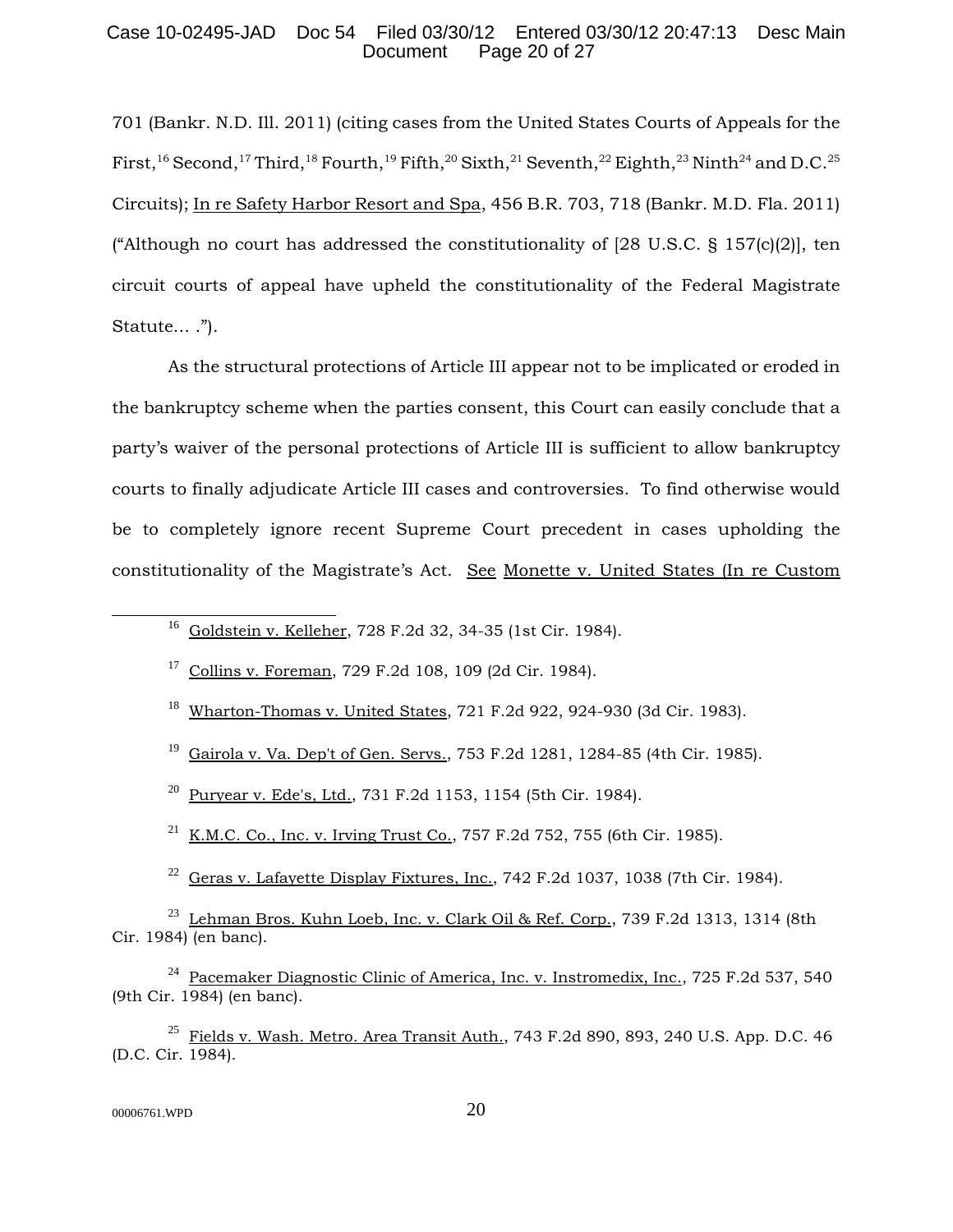# Case 10-02495-JAD Doc 54 Filed 03/30/12 Entered 03/30/12 20:47:13 Desc Main Page 21 of 27

Contractors. LLC), 462 B.R. 901, 910 (Bankr. S.D. Fla. 2011) (quoting Olde Prairie Block Owner, LLC, 457 B.R. 692, 701 (Bankr. N.D. Ill. 2011)). Such a finding would also ignore the portion of the Stern opinion wherein the Supreme Court reaffirmed the viability of the consent provisions with regard to non-core matters under 28 U.S.C.  $\S$  157(c)(2). Stern, 131 S. Ct. at 2607-08<sup>26</sup> Thus, consent of the parties does permit non-Article III bankruptcy courts to finally adjudicate Article III cases and controversies.

### B.

With regard to the second question, this Court finds that consent will apply to permit final adjudication by non-Article III bankruptcy courts of non-core and core matters alike.

There is no dispute that bankruptcy courts may finally adjudicate non-core matters upon the consent of all parties to the proceeding. This ability is codified at 28 U.S.C. § 157(c)(2), and was recognized by the Supreme Court in Stern. See Stern, 131 S. Ct. 2607- 08.

Following a need created by Stern, it also appears that an extension of the consent provision contained in 28 U.S.C.  $\S$  157(c)(2) to core matters is both logical and appropriate. See Bayonne Medical Center v. Bayonne/Omni Dev., LLC (In re Bayonne Medical Center), Bankr. No. 07-15195, Adv. No. 09-1689, 2011 WL 5900960, \*7 (Bankr. D.N.J. Nov. 1, 2011) (unpublished decision) (holding that by expressly consenting to final

 $^{26}$  At least one court has found support for this proposition based on the Supreme Court's endorsement of the entry of final decisions by non-Article III arbitrators, where the parties have contractually agreed to binding arbitration of their case or controversy. See Oxford Expositions, LLC v. Questex Media Group, LLC (In re Oxford Expositions, LLC), Case No. 10-16218-DWH, Adv. No. 11-01095-DWH, 2011 WL 4054872, \*8 (Bankr. N.D. Miss. Sept. 12, 2011) (citing generally AT&T Mobility, LLC v. Concepcion, 131 S.Ct. 1740, 179 L.Ed.2d 742  $(2011)$ .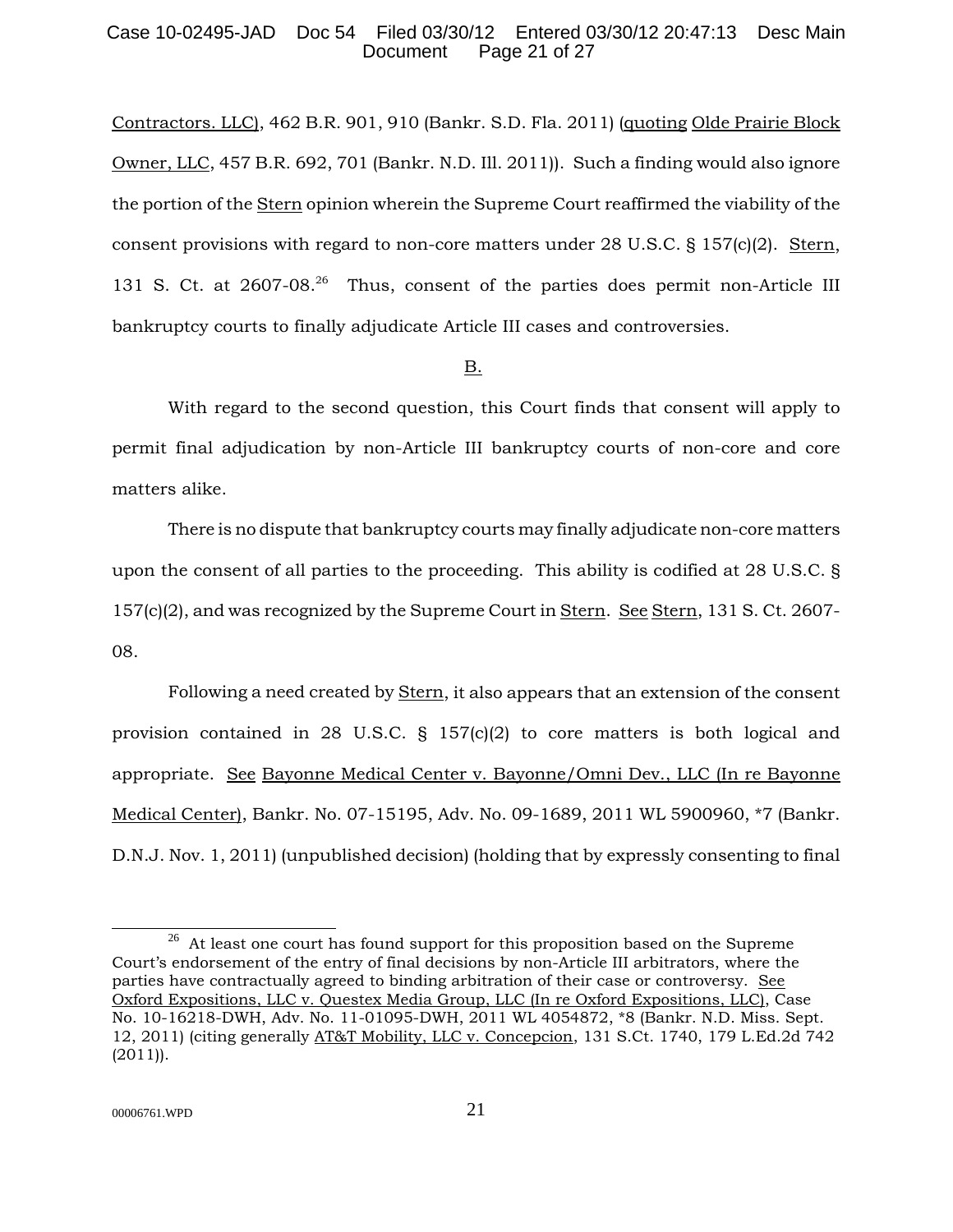# Case 10-02495-JAD Doc 54 Filed 03/30/12 Entered 03/30/12 20:47:13 Desc Main Page 22 of 27

adjudication by the bankruptcy court as to all non-core matters, the liquidating trustee had also consented to final adjudication of statutorily designated "core" matters).

Prior to Stern bankruptcy courts maintained the ability to finally adjudicate all core matters regardless of consent. Therefore, because there was no reason for a "consent" provision to exist, the lack of such a provision is without consequence. Additionally, all of the structural protections present in the bankruptcy jurisdictional scheme with regard to non-core matters are present with regard to core matters as well. For example, Article III judges maintain the same control over bankruptcy judges regardless of whether the bankruptcy judge is hearing a core or non-core matter, and parties retain the right to seek withdrawal of the reference regardless of whether the opposing party has defined the matter as core or non-core in its pleadings. See 28 U.S.C. §§ 152(a)-(c), 157(a). In addition, it seems only logical that a statutory scheme which provides bankruptcy courts with the ability to finally adjudicate matters "related to" a bankruptcy case via consent should apply to matters that purportedly "arise in" or "arise under" the same. As a result, this Court concludes that consent applies to provide bankruptcy courts with the ability to finally adjudicate both statutorily defined core and non-core matters brought before them.27

 $27$  Some courts have found that the Stern holding creates a nominal third category of matters consisting of Article III cases and controversies, which are statutorily defined as core but that must be subject to de novo review by an Article III judge. Following Stern, several courts have held that this "third category" of matters must treated as non-core. See e.g., Reed v. Linehan (In re Soporex, Inc.), 463 B.R. 344, 364-65 (Bankr. N.D. Tex. 2011) (finding that nothing prevents bankruptcy courts from issuing proposed findings of fact and conclusions of law with regard to core proceedings, which, following Stern, may no longer be finally adjudicated by a bankruptcy judge); Field v. Lindell (In re The Mortgage Store, Inc.), 464 B.R. 421, 427-28 (D. Haw. 2011) (finding that if a bankruptcy court is not permitted to enter a final judgment on certain core proceedings, it should enter findings and recommendations as under 28 U.S.C. § 157(c)(1)); Paloian v. Am. Express Co. (In re Canopy Fin., Inc.), 464 B.R. 770, 775 (N.D. Ill. 2011) (finding that the Supreme Court indicated in the Stern decision that matters which have been removed from "core" jurisdiction should relegated to the category of "related to" matters); In re Olde Prairie Block Owner, LLC, 457 B.R. 692, 700 (Bankr. N.D. Ill. 2011) (continued...)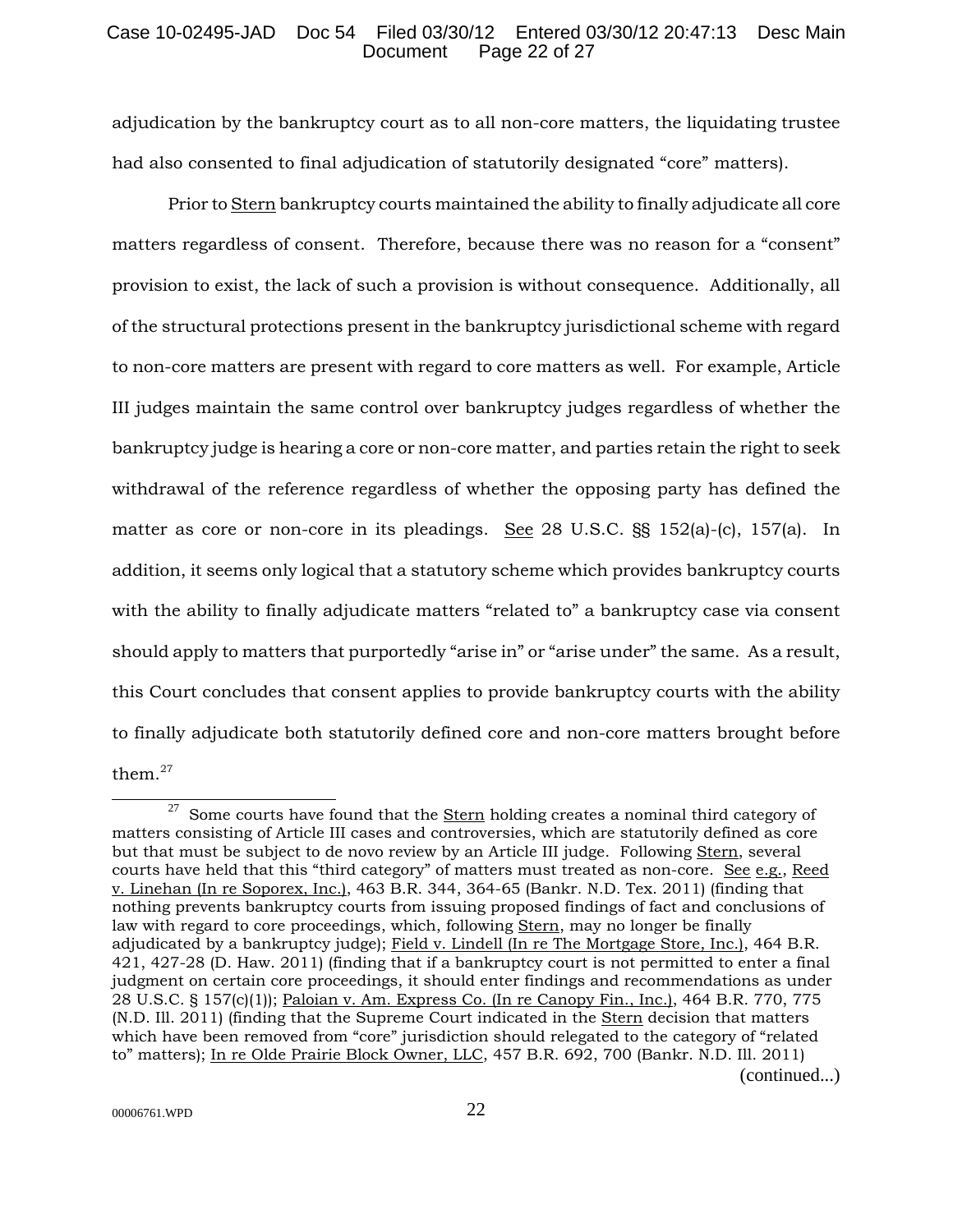$C<sub>1</sub>$ 

Finally, this Court finds that consent can be implied from the action (or inaction) of the parties to a proceeding.

Stern clearly stands for the proposition that consent can be implied through the statements of a party and by a party's delay in contesting the ability of a non-Article III tribunal to adjudicate the action. See Stern, 131 S. Ct. 2607-08. Indeed, the Supreme Court determined that through his actions, statements acquiescing to adjudication by the bankruptcy court, and failure to object to bankruptcy court adjudication, the claimant in Stern had implicitly consented to the bankruptcy court hearing and determining his non-core defamation claim, and waived any arguments to the contrary. See id. Moreover, the Supreme Court concluded that through the claimant's statements that he was "more than pleased" and "happy to litigate" his defamation claim in the bankruptcy court, the claimant in Stern had impliedly consented to final adjudication by the bankruptcy court. Id.

Stern was not the first time in recent years that the Supreme Court has recognized implied consent to final adjudication by a non-Article III tribunal. In Roell v. Withrow, 538 U.S. 580 (2003), the Supreme Court held that consent to the entry of a final judgment by a non-Article III magistrate judge can be inferred from a party's conduct during litigation. Roell, 538 U.S. at 591. The majority in Roell reasoned that by continuing to appear before a full-time magistrate judge after being advised of their right to have the matter adjudicated by a district court judge, two members of a prison medical

 $27$ (...continued)

<sup>(</sup>finding that counterclaims like those adjudicated in Stern must be treated as non-core proceedings). These courts have, therefore, logically concluded that once treated as non-core, this third category is subject to the consent provision of 28 U.S.C.  $\S 157(c)(2)$ . See id. This Court agrees and, thus, finds that to the extent such a "third category" of matters exists, consent of the parties will suffice to permit final adjudication by bankruptcy courts.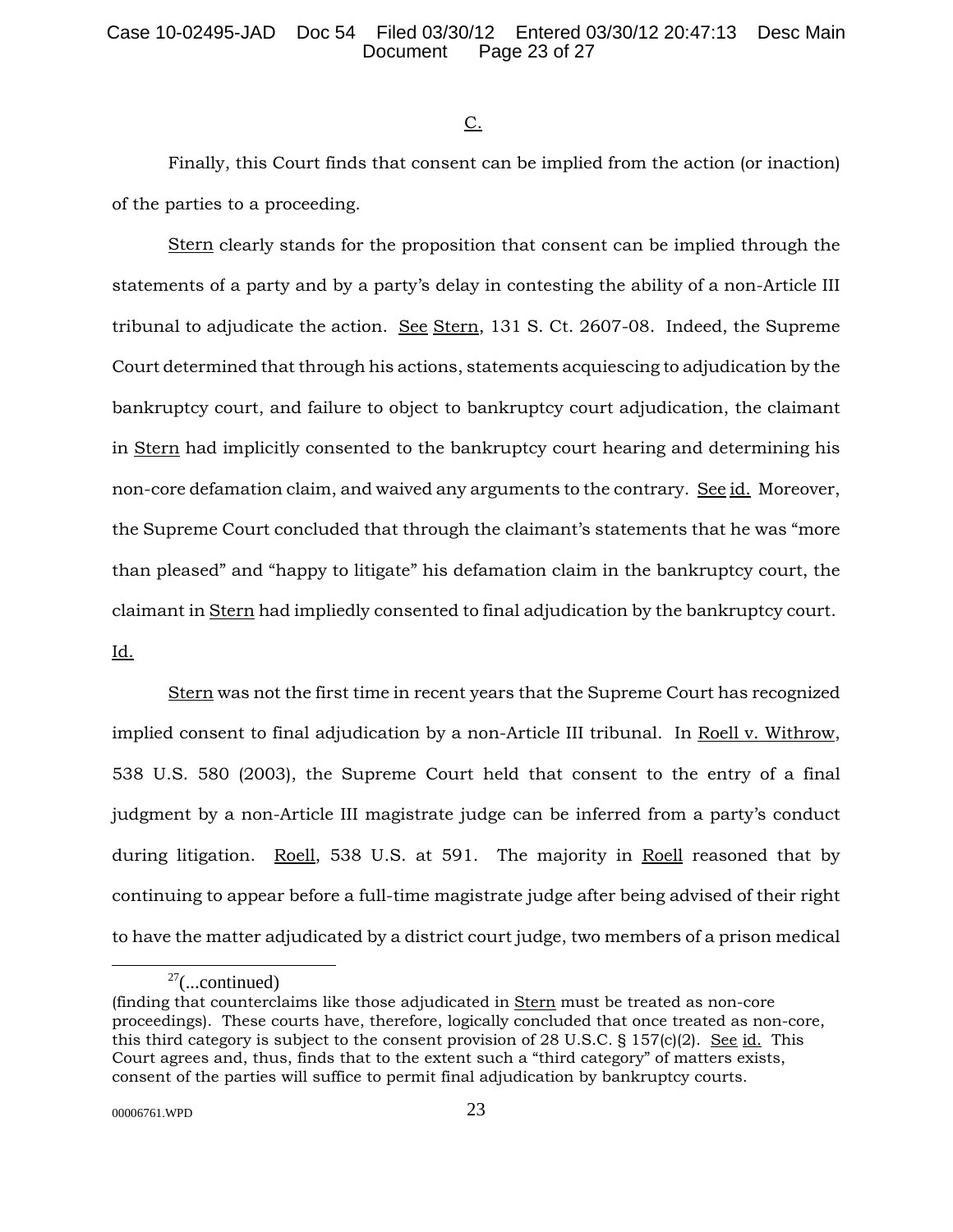### Case 10-02495-JAD Doc 54 Filed 03/30/12 Entered 03/30/12 20:47:13 Desc Main Page 24 of 27

staff had "clearly implied their consent" to final adjudication of the matter by the magistrate judge in question. Id. at 586.

In both Stern and Roell, the Supreme Court also recognized the inherent danger in allowing a party that had consistently appeared before a tribunal without protest to suddenly change its position, and assert that the tribunal in question no longer maintains the ability to finally adjudicate the matter before it. In Roell, the Supreme Court concluded that inferring consent was appropriate under the circumstances because it "checks the risk of gamesmanship by depriving parties of the luxury of waiting for the outcome before denying the magistrate judge's authority." Roell, 538 U.S. at 590. In Stern the Supreme Court went further and actually criticized the claimant's attempt to "sandbag" the bankruptcy court by belatedly raising the objection **after** he had spent over two years litigating his claim in the bankruptcy court without complaint. Stern, 131 S. Ct. at 2608. The Supreme Court went on to say that if the claimant believed that the bankruptcy court did not maintain the constitutional authority to finally adjudicate his defamation claim "he should have said so- and said so promptly." Id. at 2608.

Since the Stern decision, several other courts have persuasively concluded that a party may impliedly consent to final adjudication of certain matters by a non-Article III bankruptcy court. See e.g., Custom Contractors, 462 B.R. at 909 (concluding that by litigating for more than an year without filing a motion to withdraw the reference, the IRS impliedly consented to final adjudication of a trustee's complaint to recover allegedly fraudulent transfers); Hawaii Nat'l Bancshares, Inc. v. Sunra Coffee LLC (In re Sunra Coffee LLC), Bankr. No. 09-01909, Adv. No. 10-90009, 2011 WL 4963155, \*5-6 (Bankr. D. Haw. Oct. 18, 2011) (concluding that a guarantor had impliedly consented to final adjudication of a complaint in foreclosure by the bankruptcy court when he failed to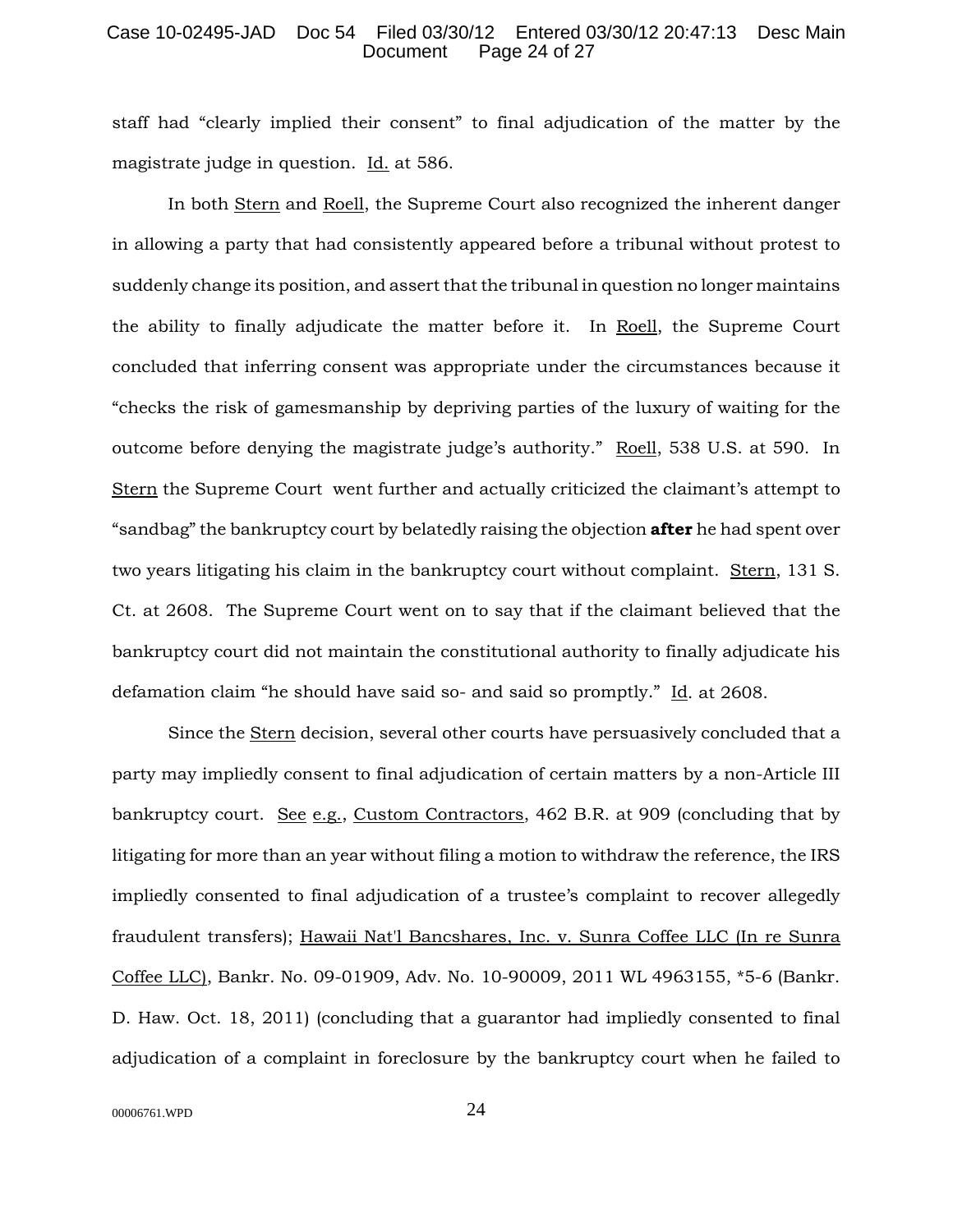# Case 10-02495-JAD Doc 54 Filed 03/30/12 Entered 03/30/12 20:47:13 Desc Main Page 25 of  $27$

respond to either the notice of removal or motion for deficiency judgment filed in the case) (citations omitted). This Court agrees.

Thus, following clear precedent established by the Supreme Court, this Court must recognize implied consent as a viable means of consenting to final adjudication of Article III cases and controversies by a non-Article III bankruptcy court.

## D.

Applying the facts of the instant case to the consent analysis above, it is clear that both parties consented to adjudication of this action before this Court.

Initially, Buncher removed the pending case to this Court and has never challenged the ability of this Court to adjudicate the matters before it. (See Adv. No. 10-2495-JAD, Doc.  $\#1$ ).<sup>28</sup>

With regard to ARDI, consent is clear from statements made on the record as well as its inaction as the case proceeded in this forum. At the hearing on the *Motion to Reopen Bankruptcy Case to Enforce Bankruptcy Court Order*, Counsel for ARDI conceded that the action in question could be tried and finally adjudicated by the bankruptcy court. Once the Honorable M. Bruce McCullough<sup>29</sup> offered his opinion from the bench that the question of whether or not the Barge Facility had been removed was a matter of interpreting the bankruptcy court's prior order, Counsel for ARDI stated that he "had no preference on courts." (See Audio Recording of Hearing Held in Courtroom B, September

<sup>28</sup> Buncher has also consented through the *Joint Discovery Plan and Statement of Estimated Time of Trial Dated February 1, 2011* and the later filed *Joint Discovery Plan and Statement of Estimated Time of Trial.* (See Adv. No. 10-2495-JAD, Doc. #25, ¶ 12 and Doc. #41).

 $29$  On August 30, 2010, the involvement of the Honorable Bernard Markovitz was terminated and the Debtor's main bankruptcy case was transferred to the Honorable M. Bruce McCullough. (See Case No. 07-24515-JAD, Doc. #66). Following the passing of Judge McCullough, the instant bankruptcy proceeding was assigned to this Court pursuant to General Order 2010-09.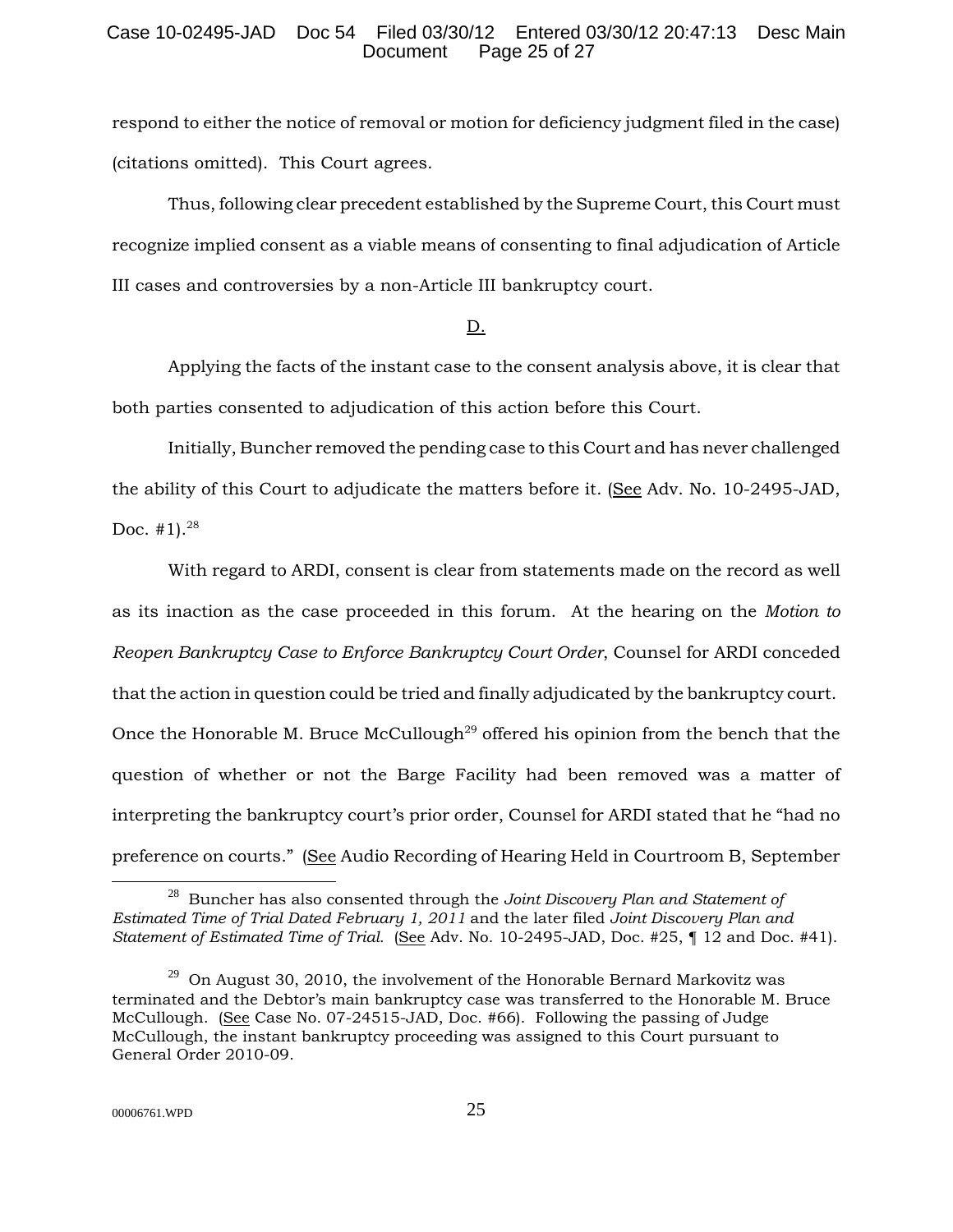# Case 10-02495-JAD Doc 54 Filed 03/30/12 Entered 03/30/12 20:47:13 Desc Main Page 26 of 27

7, 2010 (3:35 - 3:36 PM)). At no point subsequent to this hearing did ARDI move to have the matter remanded to state court.

In addition, ARDI twice consented in writing to have this Court finally adjudicate the non-core matters between ARDI and Buncher.<sup>30</sup> The first written consent was contained in the *Joint Discovery Plan and Statement of Estimated Time of Trial Dated February 1, 2011*, wherein the parties agreed that "[i]f the matter upon which the abovecaptioned adversary proceeding is a non-core matter  $\dots$  the parties  $\underline{do}$  consent to the entry Final Order . . ." by the bankruptcy court. (See Doc. #25, ¶ 12) (emphasis in original). ARDI later re-affirmed its consent in a *Joint Discovery Plan and Statement of Estimated Time of Trial* with regard to the third party complaint filed by Buncher against ARDI stating specifically that the parties "resubmit, reaffirm and adopt the Joint Discovery Plan and Statement of Estimated Time of Trial previously submitted . . . ." (See Doc. #41).

This Court finds that through its pleadings, statements of counsel, and by continuing to litigate this matter over a period of eight months without moving to remand the action to state court, ARDI has consented to final adjudication of all core and noncore matters by this Court.<sup>31</sup> Once ARDI provided its consent, it could not be withdrawn

 $30$  Counsel for ARDI did request a jury trial in the original Complaint filed in state court (See Adv.No. 10-2495, Doc. #1, Exhibit "C"). Counsel also raised his jury trial request at the hearing to reopen the bankruptcy case held September 7, 2010. (See Audio Recording of Hearing Held in Courtroom B, September 7, 2010 (3:35 - 3:36 PM) ("I guess the jury part will be in front of the district court."). However, as part of the *Joint Discovery Plan and Statement of Estimated Time of Trial Dated February 1, 2011*, Counsel gave his express consent to have any jury trial requested conducted by this Court. (See Doc. #25, ¶ 11). Therefore, Counsel's jury trial demand does not alter this Court's Article III analysis in the present action.

 $31$  As this court has previously concluded that both express and implied consent of the parties suffice to permit final adjudication by a non-Article III bankruptcy court, there is no need to split hairs by determining whether a party's consent to final adjudication of non-core matters by the bankruptcy court constitutes express or implied consent as to the final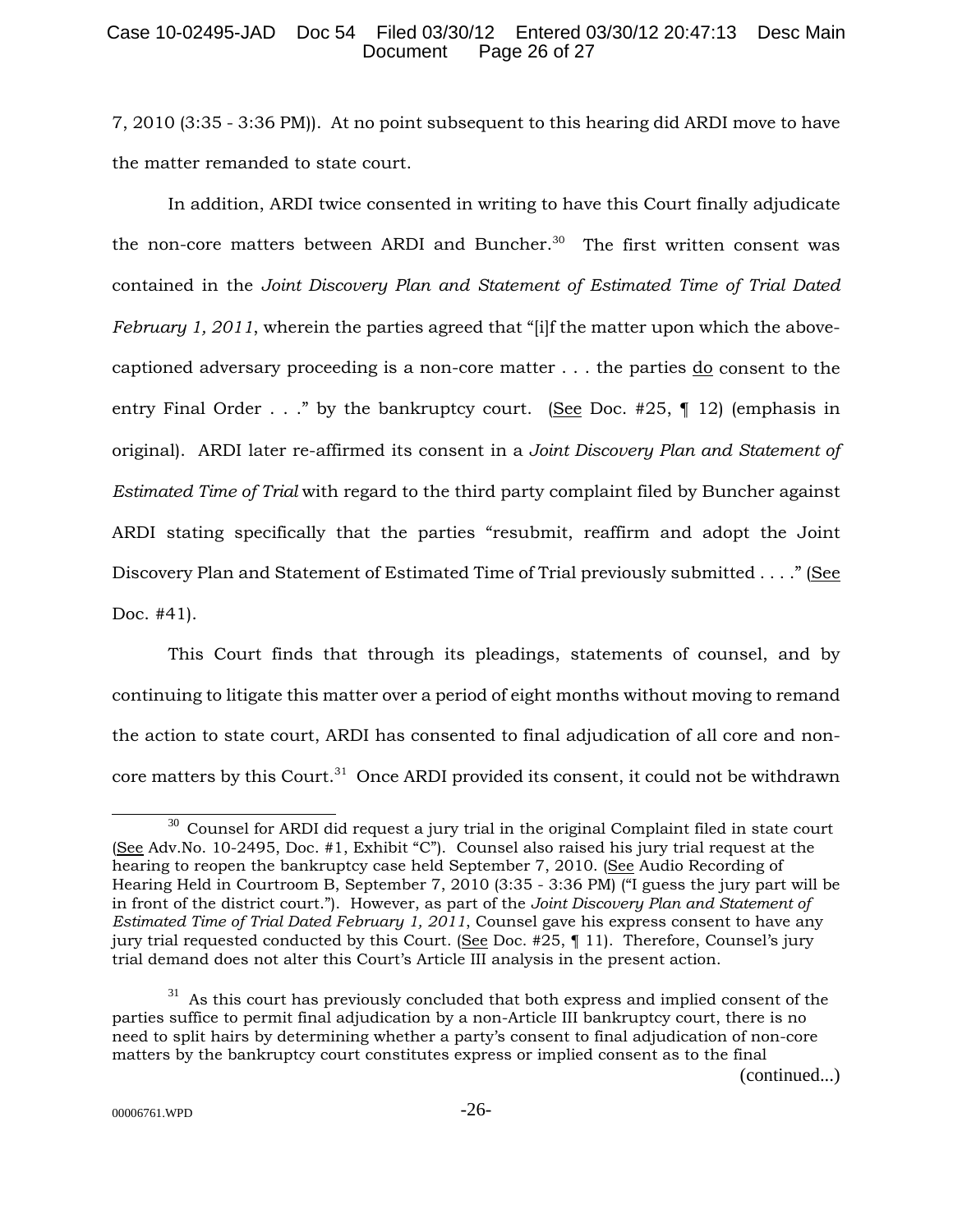# Case 10-02495-JAD Doc 54 Filed 03/30/12 Entered 03/30/12 20:47:13 Desc Main Page 27 of 27

without a showing of good cause. See Bayonne Medical Center, 2011 WL 5900960, at \*6; Olde Prairie Block Owner, 457 B.R. at 702 (citing Carter v. Sea Land Servs., Inc., 816 F.2d 1018, 1021 (5th Cir. 1987)). No such good cause has been shown or articulated.

# **VI.**

For the reasons expressed above, the Court finds that there are no genuine disputes of material fact and, as a matter of law, ARDI is not entitled to a judgment on its cause of action for conversion by virtue of the enforcement of the Court's Consent Order dated April 3, 2008. Because the Consent Order precludes the claim for conversion, the motion for summary judgment seeking dismissal of the complaint filed by Buncher shall be granted. An Order consistent with this *Memorandum Opinion* shall be entered.

**Dated**: March 30, 2012 /s/ Jeffery A. Deller

**Jeffery A. Deller** U.S. Bankruptcy Judge

### **case administrator to serve:**

Robert O Lampl, Esq. Dennis M. Blackwell, Esq. Robert D. Finkel, Esq. Joseph F. McDonough, Esq. Office of the United States Trustee

 $31$ (...continued) adjudication of statutorily defined core matters.